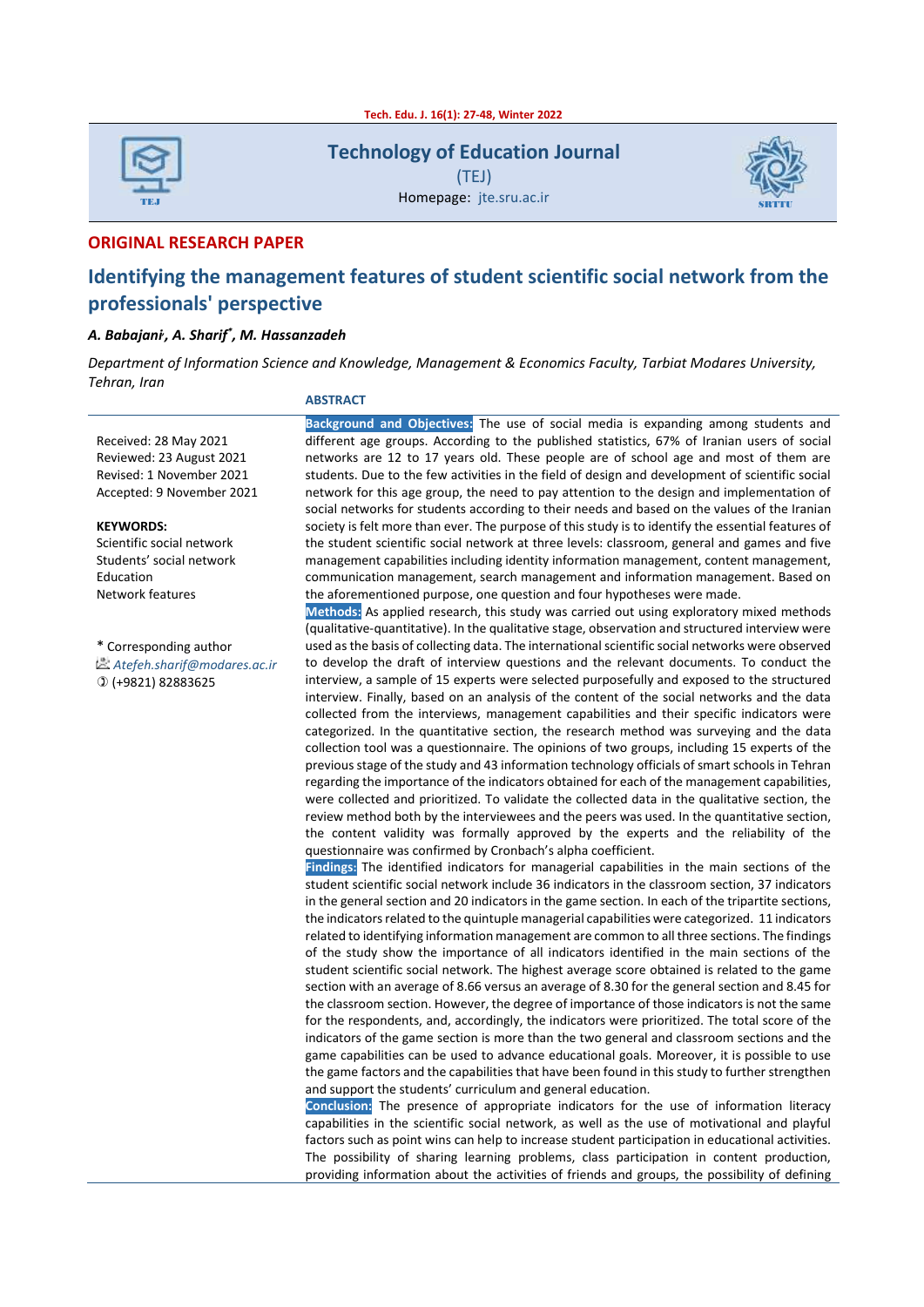**NUMBER OF REFERENCES 35**

| competitions and urban challenges, the possibility of sharing social issues and proposing<br>challenges and competitions based on interests which, in this study, have been recommended<br>as appropriate indicators in different sections of social network, can help in strengthening<br>group participation, project-oriented learning, and group problem-solving. Also, sharing and<br>communication capabilities can provide different students with equal opportunities to grow<br>and learn. The framework proposed in this research can be used to evaluate the existing<br>student scientific social networks. It can also provide a framework for designing and<br>developing software for the student scientific social network based on the local characteristics<br>and imitating the model of similar international student social networks. |  |
|------------------------------------------------------------------------------------------------------------------------------------------------------------------------------------------------------------------------------------------------------------------------------------------------------------------------------------------------------------------------------------------------------------------------------------------------------------------------------------------------------------------------------------------------------------------------------------------------------------------------------------------------------------------------------------------------------------------------------------------------------------------------------------------------------------------------------------------------------------|--|
|                                                                                                                                                                                                                                                                                                                                                                                                                                                                                                                                                                                                                                                                                                                                                                                                                                                            |  |

**NUMBER OF FIGURES 5**

| 26 |  |
|----|--|
|    |  |

**NUMBER OF TABLES**

# **مقاله پژوهشی**

# **شناسایی قابلیتهای مدیریتی شبکه اجتماعی علمی دانشآموزی از دیدگاه متخصصان**

# **افشین باباجانی، عاطفه شریف \* ، محمد حسنزاده**

گروه علم اطالعات و دانششناسی، دانشکده مدیریت و اقتصاد، دانشگاه تربیت مدرس، تهران، ایران

استفاده کرد.

| چکىدە                                                                                                                       |                                                                                              |
|-----------------------------------------------------------------------------------------------------------------------------|----------------------------------------------------------------------------------------------|
| <mark>پیشینه و اهداف:</mark> استفاده از شبکههای اجتماعی در بین دانشآموزان و گروههای سنی مختلف در حال گسترش است. با          |                                                                                              |
| توجه به آمارهای منتشـرشـده، ۶۷ درصـد از کاربران ایرانی در شـبکههای اجتماعی را افرادی در سـنین ۱۲ تا ۱۷ سـال تشـکیل          | تاریخ دریافت: ۷ خرداد ۱۴۰۰                                                                   |
| میدهند. این افراد در سن تحصیل و بخش عمده ایشان دانشآموز هستند. با توجه به فعالیتهای اندکی که در حوزه طراحی و                | تاریخ داوری: ۱ شهریور ۱۴۰۰                                                                   |
| توسعه شبکه اجتماعی علمی برای این گروه سنی وجود دارد؛ ضرورت توجه به طراحی و پیادهسازی شبکههای اجتماعی برای                   | تاريخ اصلاح: ١٠ آبان ١۴٠٠                                                                    |
| دانشآموزان با توجه به نیازهای آنها و براســـاس ارزشهای جامعه ایرانی بیش از پیش احســــاس میشـــود. هدف این پژوهش            | تاریخ پذیرش: ۱۸ آبان ۱۴۰۰                                                                    |
| شناسایی ویژگیهای ضروری شبکه اجتماعی علمی دانش آموزی در سه سطح کلاسی، عمومی و بازی و پنج قابلیت مدیریتی                      |                                                                                              |
| شامل مدیریت اطلاعات هویتی، مدیریت محتوا، مدیریت ارتباطات، مدیریت جستجو و مدیریت اطلاعرسانی است. بر این اساس                 | واژگان كليدى:                                                                                |
| یک پرسش و چهار فرضیه ساخته شد.                                                                                              | شبكه اجتماعى علمى                                                                            |
| <mark>روشها:</mark> این پژوهش از نوع کاربردی است که به روش آمیخته اکتشـافی (کیفی و کمّی) به انجام رسـید. در بخش کیفی، ابزار | شبكه اجتماعي دانشآموزان                                                                      |
| مشاهده و مصاحبه ساخت یافته مبنای گردآوری دادهها بود. پیشنویس مصاحبه از مشاهده شبکههای اجتماعی علمی بینالمللی                | أموزش<br>قابليتهاى شبكه اجتماعى                                                              |
| و مستندات مرتبط با آنها بهدست آمد. برای مصاحبه، ۱۵ متخصص بهصورت هدفمند انتخاب شدند و مورد مصاحبه ساخت یافته                 |                                                                                              |
| قرار گرفتند. در نهایت براسـاس تحلیل محتوای شـبکههای اجتماعی و دادههای حاصـل از مصــاحبهها، دســتهبندی قابلیتهای             | أنويسنده مسئول                                                                               |
| مدیریتی و شــاخصهای هر یک بهدســت آمد. در بخش کمّی، روش پژوهش، پیمایش و ابزار گردآوری دادهها، پرســشiامه بود.               | Atefeh.sharif@modares.ac.ir                                                                  |
| نظرات دو گروه یعنی ۱۵ متخصـص مرحله کیفی و ۴۳ نفر از مسـئولان فناوری اطلاعات مدارس هوشـمند شـهر تهران پیرامون                | $\cdot$ $\uparrow$ ) = $\upLambda$ $\upLambda$ $\upLambda$ $\uparrow$ $\uparrow$ $\upLambda$ |
| اهمیت شـاخصهای بهدست آمده برای هر یک از قابلیتهای مدیریتی گردآوری و اولویتبندی شـد. در بخش کیفی برای اعتبار                 |                                                                                              |
| دادهها از روش بازبینی توسط اعضا و بازبینی توسط همکاران پژوهش بهره گرفتیم. در بخش کمّی، روایی پرسشنامه بهصورت                |                                                                                              |
| صوری تأیید شد و پایایی پرسشنامه از طریق آلفای کرونباخ بهدست آمد.                                                            |                                                                                              |
| <mark>یافتهها:</mark> شاخصهای شناساییشده برای قابلیتهای مدیریتی در بخشهای اصلی شبکه اجتماعی علمی دانش آموزی شامل ۳۶         |                                                                                              |
| شاخص در بخش کلاسی، ۳۷ شاخص در بخش عمومی و ۲۰ شاخص در بخش بازی است. در هر یک از بخشهای سهگانه،                               |                                                                                              |
| شـاخصهای مربوط به قابلیتهای مدیریتی ۵ گانه دسـتهبندی شـدند. ۱۱ شـاخص مربوط به مدیریت اطلاعات هویتی، برای هر                 |                                                                                              |
| سه بخش مشترک است. یافتههای پژوهش نشاندهنده اهمیت تمامی شاخصهای شناساییشده در بخشهای اصلی شبکه                               |                                                                                              |
| اجتماعی علمی دانش آموزی اسـت. بیشــترین میانگین امتیازی کسـب شــده مربوط به بخش بازی با میانگین ۸/۶۶ در مقابل               |                                                                                              |
| میانگین ۸/۳۰ برای بخش عمومی و ۸/۴۵ برای بخش کلاســی اســت. اگر چه درجه اهمیت آن شــاخصها از نظر پاســخ&ویان                 |                                                                                              |
| یکسان نیست و بر همین اساس، اولویتدهی شاخصها انجام پذیرفت. مجموع امتیاز شاخصهای بخش بازی بیش از دو بخش                       |                                                                                              |
| عمومی و کلاسی است و میتوان از قابلیتهای بازی برای پیشبرد اهداف آموزشی بهره برد. همچنین میتوان بهمنظور تقویت و               |                                                                                              |
| پشـتیبانی بیشـتر از آموزش درسـی و عمومی دانش موزان از عناصـر بازی و قابلیتهایی که در پژوهش حاضـر بهدسـت آمدهاند،            |                                                                                              |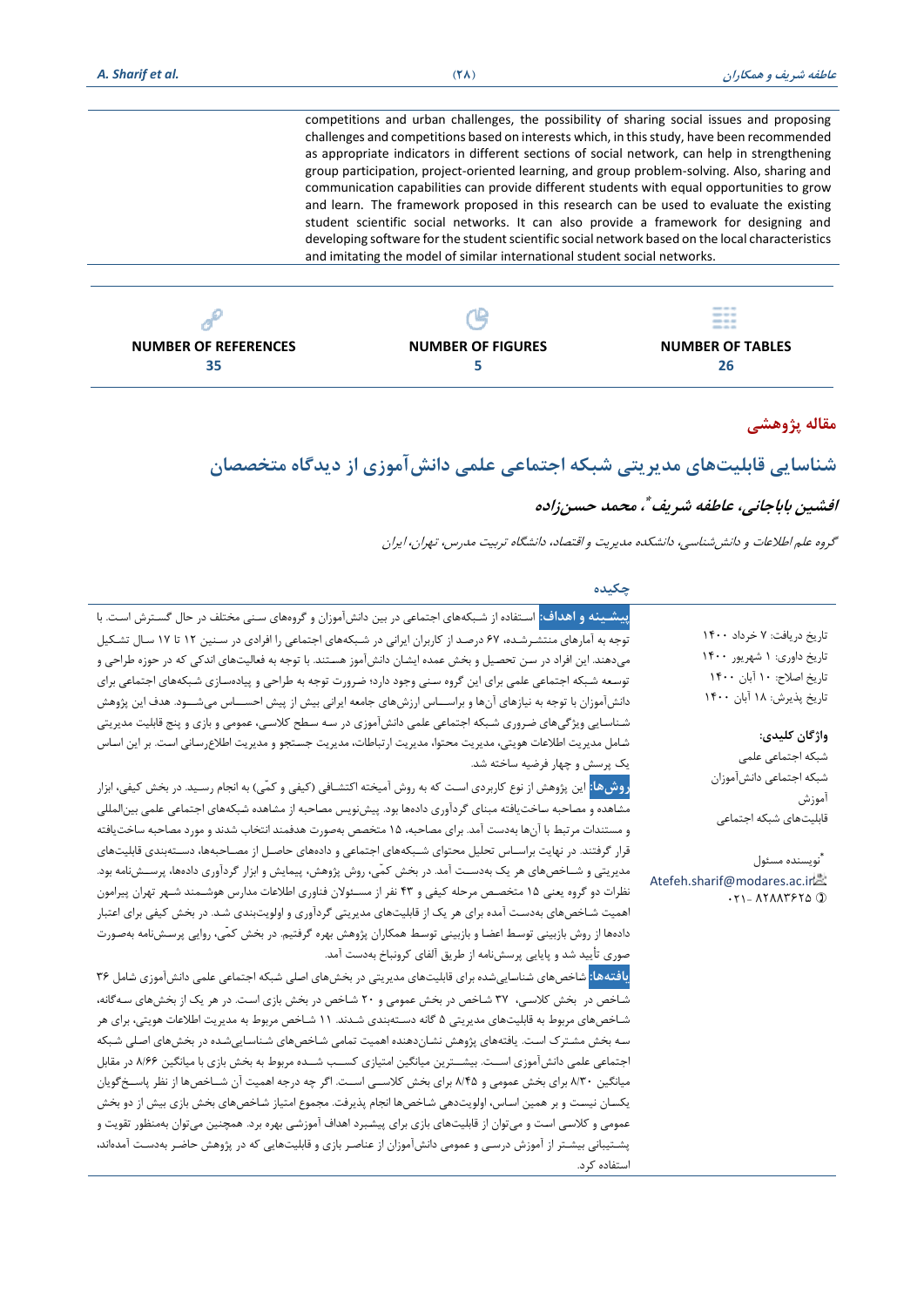<mark>نتیجه *گ*یری:</mark> حضـور شـاخصهای مناسـب برای اسـتفاده از قابلیتهای سـواد اطلاعاتی در شـبکه اجتماعی علمی و همچنین اســتفاده از عوامل انگیزشـــی و بازیوارســـازی نظیر بردهای امتیازی میتواند به افزایش مشـــار *کت* دانشآموزان در فعالیتهای آموزشی کمک کند. امکان به اشتراک گذاری مشکلات درسی، مشارکت کلاسی در تولید محتوا، اطلاع رسانی درباره فعالیتهای دوستان و گروه، امکان تعریف مسـابقات و چالشهای شـهری، امکان به اشـتراک\$ذاری مسـائل اجتماعی و پیشـنهاد چالشها و مسابقات براساس علاقهمندیها که در این پژوهش بهعنوان شاخصهای مناسب در بخشهای مختلف شبکه اجتماعی پیشنهاد شـــد، میتواند به تقویت مشـــارکت گروهی، یادگیری پروژهمحور و حل مســـأله گروهی یاری رســـاند. همچنین قابلیتهای به اشتراکگذاری و ارتباطی میتواند فرصتی برابر به منظور رشـد و یادگیری در اختیار دانشآموزان مختلف قرار دهد. چارچوب پیشـنهاد شـده در این پژوهش میتواند با هدف ارزیابی شـبکههای اجتماعی علمی دانشآموزی موجود مورد اسـتفاده قرار گیرد. همچنین میتواند چارچوبی برای طراحی و توســـعه نرمافزار شـــبکه اجتماعی علمی دانشآموزی با توجه به ویژگیهای بومی و الگوگیری از شبکههای اجتماعی دانشآموزی مشابه در سطح بین المللی فراهم آورد.

## **مقدّمه**

آموزش وپرورش زمینه ساز رشد جنبه های اجتماعی، فرهنگی، اخالقی و اقتصادی جامعه است  $\vert\hspace{.04cm} \vert$ . در زمینه به کارگیری فناوری اطلاعات در عرصه خطیری چون آموزش وپرورش باید مراقب بود که جریان تند و سیل آسای افزودن سخت افزار و نرمافزار به مدرسه، امکان اندیشیدن درباره آثار و پیامدهای مثبت و منفی یا فرصتها و تهدیدها را زایل نسازد [۲]. بلکه باید در سایه بهرهگیری از مرغوبترین و ژرفترین شکل هوش و حواس انسانی به تدوین سیاستهای هوشمندانه و مدبرانه همت گماشت تا این فناوری خادم آموزش وپرورش و نس جدید باقی بماند  $[\n\pi]$ 

با گسترش ااربردهای فناوری اطالعات و ارتباطات در زندگی روزمره، شاهد شکل گیری نسل جدیدی از ابزارهای اینترنتی هستیم که امکانات بیشتری را برای ارتباط دوسویه فراهم آورده است ]4[ا شبکه های اجتماعی مبتنی بر وب مصداقی برای اینگونه تاامالت دوسویه هستند ]5[. براساس نظرسن ی های صورت گرفته ]6[ از هر 10 نار ایرانی 6 نفر کاربر شبکههای اجتماعی هستند و شبکههای تلگرام و اینستاگرام در رتبههای اول و دوم قرار دارند. از بین گروههای سنی مختلف نیز گروه سنی 12 تا 17 سال با 67 درصد بیشترین گروه ااربری این شبکهها را تشکیل میدهند. همچنین ۳۲ درصد از دانشآموزان، اوقات فراغت خود را با حضور در شبکههای اجتماعی پر می کنند [۷]. حضور دانش آموزان در شبکههای اجتماعی قابل توجه و این حضور پررنگ نیازمند برنامهریزی و توجه است. در سطح بین المللی سایتهای اجتماعی متعددی برای مدارس ایجاد شدهاند؛ ادمودو (Edmodo) شبیه به شبکه اجتماعی فیس بوک و مختص آموزش وپرورش است. بلوم بورد (Bloomboard) نیز در حوزه آموزش وپرورش آمریکا فعالیت میکند. استفاده از ابزارهای شبکههای اجتماعی در کلاسهای درس می تواند بسیار وسیع و گسترده باشد و حتّی دانشآموزانی که اعتماد به نفس کمتری دارند نیز راحتتر وارد فضای بحث میشوند. با طراحی شبکه اجتماعی و کسب اطمینان از حفاظت اطلاعات و حریم خصوصی دانش آموزان، آنها می توانند به راحتی فایل های خود را به اشتراک گذاشته و با یکدیگر در مورد مباحث درسی خود به بحث و تبادل نظر بپردازند ]8[ا

اگرچه رسانه های اجتماعی، بهویشه شبکههای اجتماعی تتصصی، میتوانند یکی از مکملهای نظام آموزشی کشور شمرده شوند  $\lceil \cdot \rceil$ ، متأسّفانه در عرصه سیاستگذاری فضای مجازی توجه چندانی به نیازهای ارتباطی متاطبان ایرانی در پیوستن به شبکههای اجتماعی نشده است  $[1\cdot]$  این در حالی است که در سند تحول بنیادین آموزش و پرورش ایران نیز، بر بهاارگیری فناوری های ارتباطی و اطالعاتی در جهت تسهیل روند آموزش و پرورش تأکید شده است [۱۱]. وجود مبانی نظری در حوزه طراحی شبکههای اجتماعی علمی  $[11]$  و ابزارهای آموزشی مبتنی بر شبکههای اجتماعی ]13[ در ایران نشانگر اهمیت این موضوع نزد پژوهشگران حوزه فناوری اطلاعات و البته تعلیم و تربیت است. به تازگی شبکه شاد برای دانش آموزان ایرانی طراحی و پیادهسازی شده است و کاستیهایی دارد؛ مشکل در به روزرسانی و بالا نیامدن، کلاس بندی نشدن دانش آموزان و نبود امکان آموزش مجازی از طریق این اپلیکیشن  $\lceil \, \mathsf{I} \, \mathsf{I} \, \rceil$  باعث شده که برخی از معلمان با صرف $\cdot$ نظر از آن، همچنان از سایر شبکه های اجتماعی غیربومی مانند تلگرام و واتس اپ در آموزش خود بهره گیرندا

استفاده از شبکههای اجتماعی بومی که مطابق با نیازهای آموزشی و علمی دانش آموزان طراحی شده باشد، بسیار راهگشا است. بررسی اولیه پژوهشگر و مقایسه شاد با سایر شبکههای اجتماعی در سطح بین الملل نشانگر آن است که در شبکه شاد توجه چندانی به ویژگیها و قابلیتهای اساسی شبکه اجتماعی علمی دانش آموزی نشده استا مسأیه آن است که در حال حاضر سیاهه مشخصی از ویژگیهای شبکه اجتماعی علمی دانش آموزی در ایران موجود نیست. وجود این سیاهه در دو بعد طراحی و پیادهسازی و همچنین ارزیابی شبکههایی مانند شاد، که بهصورت ویژه برای دانش آموزان طراحی شده است، راهگشا خواهد بود. بر این اساس هدف از این پژوهش شناسایی ویژگیها و قابلیتهای اساسی شبکههای اجتماعی علمی دانش آموزی است به گونهای که از تجربههای بین المللی استفاده و همزمان به صورت بومی متناسب سازی شده باشد. با مشاهده و بهره گیری از تجربههای بین المللی در طراحی شبکههای دانش آموزی میتوان به مجموعهای از قابلیتها و ویژگیهای لازم دست یافت و مطابق با رویکرد بومی و اولویتسنجی این ویژگیها به چارچوب مناسبی جهت پیادهسازی و ارزیابی رسید. پژوهش حاضر با این پیشفرض انجام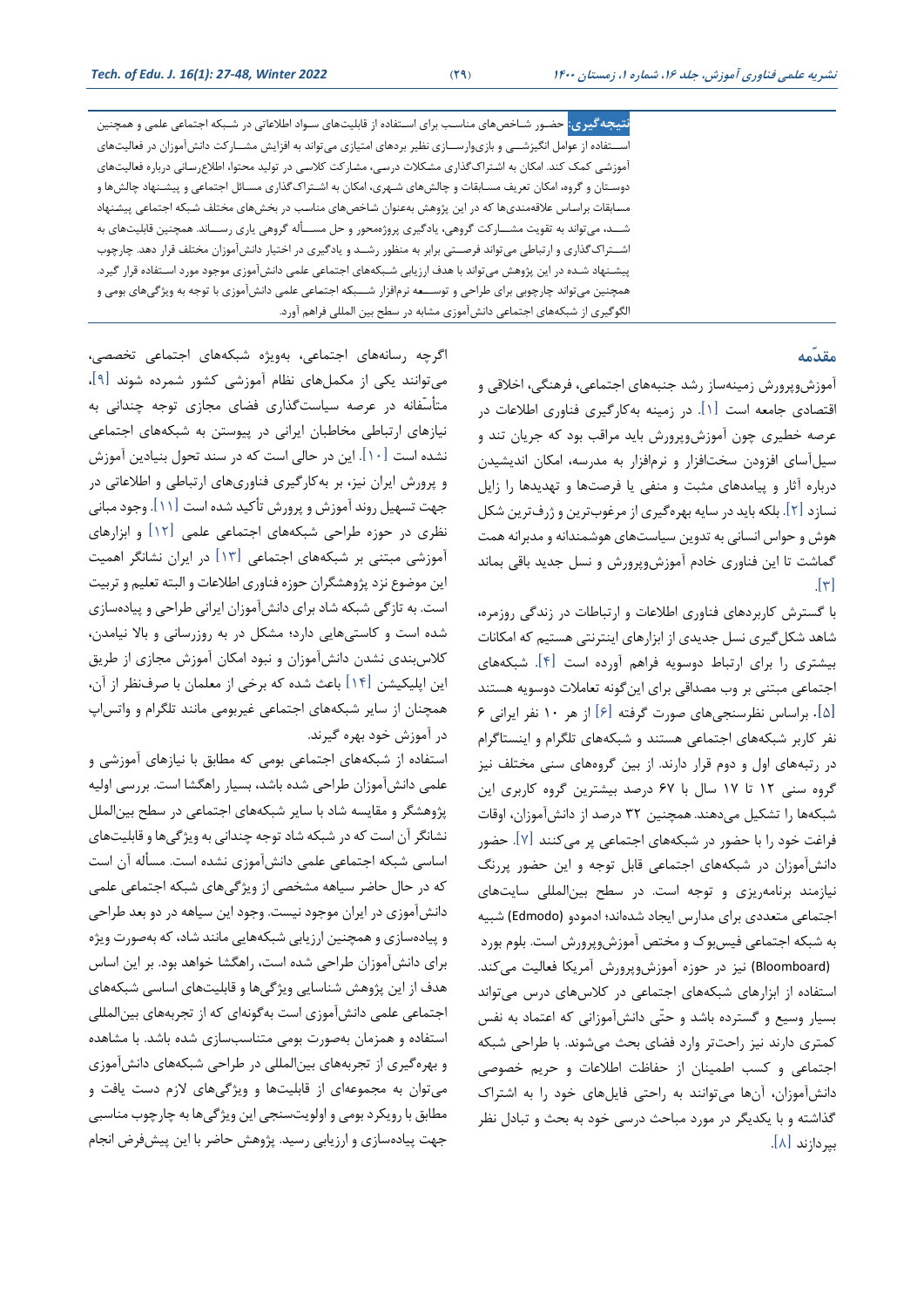شد که آگاهی از قابلیتهای ضروری شبکه اجتماعی علمی برای دانش آموزان و پیاده سازی آن در سامانههایی نظیر شاد ضرورت داردا پیشینهها نشانگر آن است که شبکههای اجتماعی مجازی می توانند باعث ارتقاء کیفیت یادگیری شوند [۱۵، ۱۶، ۱۷، ۱۸، ۱۹، ۲۰، ۲۱، 22[ا یافتههای ایهریس و همکاران (.al et Harrasi-Al[ (17 ]و ابراهیمپور و همکاران ]19[ نشان از ناوذ روزافزون شبکه های اجتماعی میان دانشجویان و دانش آموزان دارند. آمارهای ایران نیز بر این واقعیت صحه گذاشتهاند، که شبکههای اجتماعی به جزئی از زندگی نوجوانان و جوانان تبدیل شده است. همچنین کانگول و همکاران Kanagavel et) (.al [ 23 ]در بررسی های خود به این نتیجه رسیدند که شبکههای اجتماعی میتوانند بهصورت مکملی برای فضای آموزشی واقعی عمل کنند. این شبکهها با معرفی افراد و علاقهمندیهای آنان نقش بسیار مهمی در ایجاد روابط میان افراد در مکانهای مختلف ایفا میکنند و از این طریق به همگرایی بیشتر جوامع و تبادل اطالعات و فرهنگ میان آنها کمک خواهند کرد. آلمئوتر (Almoeather) [۲۴] دریافت که استفاده از شبکههای اجتماعی دانش آموزی مانند ادمودو به خودتنظیمی دانش آموزان و رضایت آموزشی میانجامد. در پژوهشی دیگر مخروجی و همکاران [۲۵] اذعان داشتند که استفاده از شبکه اجتماعی بر شخصیت دانش آموزان اثر گذار است؛ به انضباط، صداقت و مسئولیت پذیری ایشان افزوده و از این جهت به منزله ابزار یادگیری، مفید است. این در حالی است که عباس و همکاران  $\lceil \times \rceil$  به بررسی تأثیر رسانههای اجتماعی بر ایجاد آموزش پایدار پرداختهاند و یافتههای این پژوهش نشان داد که استفاده از شبکههای اجتماعی در آموزش پاکستان تأثیرات منفی بیشتری نسبت به جنبههای مثبت آن داردا بر این اساس عالوه بر جنبههای مثبت استااده از شبکه های اجتماعی در امر آموزش، برخی تأثیرات منفی نیز قابل پیشبینی است.

جذابیت های موجود در این شبکه ها از جمله ارتباطات و تاامالت بیشتر و فراتر از مرزهای جغرافیایی و توان به اشتراک گذاری داشتههای شتصی، اندیشه ها و عالقهمندی ها فرصتی مناسم را برای تبادل اطالعات و دانش فراهم می انندا هاشیم و همکاران ]27[ به بررسی تأثیر شبکههای اجتماعی بر رفتارهای اجتماعی دانش ویان دانشکده هنر و علوم پرداخته و وجود تااوت هایی را در رفتار اجتماعی این دو گروه از دانشجویان و همچنین میزان استفاده از شبکههای اجتماعی در این دو گروه را گزارش کردهاند.

پژوهش های انجام شده در زمینه استفاده از شبکههای اجتماعی در آموزش ]،15 ،16 ،17 ،18 ،22 ،28 ،29 ،30 31[ نشان دادهاند اه شبکه های اجتماعی از طریق ابزارهای اینترنتی، تاکر انتقادی گروهی، یادگیری پروژهمحور و حل مسأله گروهی را تقویت می کنند و قدرت آنها تنها به دلیل تولید و به اشتراک گذاشتن دانش نیست؛ بلکه امکان بازتاب دادن و تویید دانش جدید را نیز فراهم میآوردا یافتههای پراااش و همکاران(.Prakash et al) [۳۲] نشان داد که استفاده از شبکههای اجتماعی منجر به بهبود یادگیری میشود و عملکرد آموزشی افراد پس

از استفاده از شبکههای اجتماعی، به منزله مکمل نظام آموزشی، بهبود معناداری یافته و باعث ارتقاء اعتماد به نفس افراد نیز شده است. در مورد ویژگیها و قابلیتهای اساسی شبکه اجتماعی علمی مطالعاتی اندک و غالباً بهصورت مدل سازی انجام شده است. سراجیان و همکاران ]33[ بتا اشتتتاره بته اتاراردهتای عمومی شتتتبکتههتای اجتمتاعی علمی، کارکردهایی چون مدیریت هویت، مدیریت ارتباطات، یافتن متخصص، آگاهی از مصتوی، آگاهی از شتبکه و تبادل اطالعات و دانش را در مدل طراحی شبکه اجتماعی علمی ضروری دانست. این کارکردها نشـانگر قابلیتهای اساسی شبکه اجتماعی علمی است. مدلسازی شبکه اجتماعی علمی برمبنای روش فراترکیب توســط نوروزی و همکاران ]34[ با هدی شتناستایی ابااد و مؤیّاههای شتبکههای اجتماعی علمی به انجام رستید. ۵۰ منبع مورد تحلیل قرار گرفت و در نهایت ۱۷۰ کد، ۲۵ مفهوم و ۸ مقوله از آنها اســتخراج شــد. یافتهها نشــان داد که مؤلّفههای مدیریت (توســـعه علم، مدیریت اطلاعات و مدیریت دانش)؛ فتتتاوری (ستتستتیمهتای اطتلاعتاتتی، وبســـایتهای اجتماعی علمی و شـــبکـههای اجتماعی)؛ فرهنگ (رفتتار علمی، نگرش علمی، عوامتل محیطی و عوامتل اجتمناعی)؛ ارتباطات (انواع ارتباطات و ابزارهای ارتباطات)؛ یادگیری (آموزش، محتوا و مشـــارکت)؛ ویژگیهای فردی (تخصـــص، مهارت، علاقه و انگیزه)؛ عملکرد علمی (تولید، ارزیابی، ســـنجش و ســـطوح علمی) و مستــائــل حــقــوقــی (حــق مــؤلّف و امــنــيــت) بــر روی شبکههای اجتماعی علمی مؤثر بوده و بر روی هم اثرگذار هستند. پژوهش های دیگری نیز در حوزه طراحی، پیادهسازی و ارزیابی نرم افزارهای شبکه اجتماعی درسی به انجام رسیده است؛ پژوهش [۳۵] بهصورت عملیاتی در فضای آموزشی و در مورد دانشجویان علوم کامپیوتر و فناوری اطلاعات اجرا شده است. در ارزیابی این شبکه ٢٧ دانشجو شرکت کردهاند. دادهها در سه بخش ساختار استفاده آموزشی، ساختار اشتراک و ساختار فضای آموزشی نرم افزار تحلیل شده و برخی از سنجههای ارزیابی آن به قابلیتها و شاخصهای کلیدی شبکه اجتماعی علمی اشاره دارد. در بخش ساختار استفاده آموزشی شاخصهایی مانند دنبال کردن دروس و مطالب، دسترسی به منابع درسی، غنای منابع ارائه شده در نرمافزار، اشتراک منابع درسی، بهبود کیفیت آموزش، کاربرد آن در خودتنظیمی مورد توجه است. در بخش ساختار اشتراک، امکان به اشتراک گذاری انواع محتوا (صوتی، تصویری، PDF، ویدئو و …) ارزیابی شده و در بخش محیط آموزشی شاخصهایی مانند وجود صفحه ارتباط، صفحه ویدئوهای آموزشی، صفحه برنامههای درسی مقاطع مختلف، صفحه زمابندی امتحانات، صفحه پژوهشهای دانشگاهی، صفحه ویژه دانشآموختگان و صفحه اطلاع رسانی از جمله معیارهایی بوده که برای ارزیابی وضعیت این شبکه مورد استفاده بوده است. این بخش های سه گانه (ساختار استفاده آموزشی، اشتراک و محیط آموزشی) و شاخصها نوعی دستهبندی بر اساس ویژگیها و قابلیتهای اساسی شبکه اجتماعی طراحیشده در آن پژوهش است.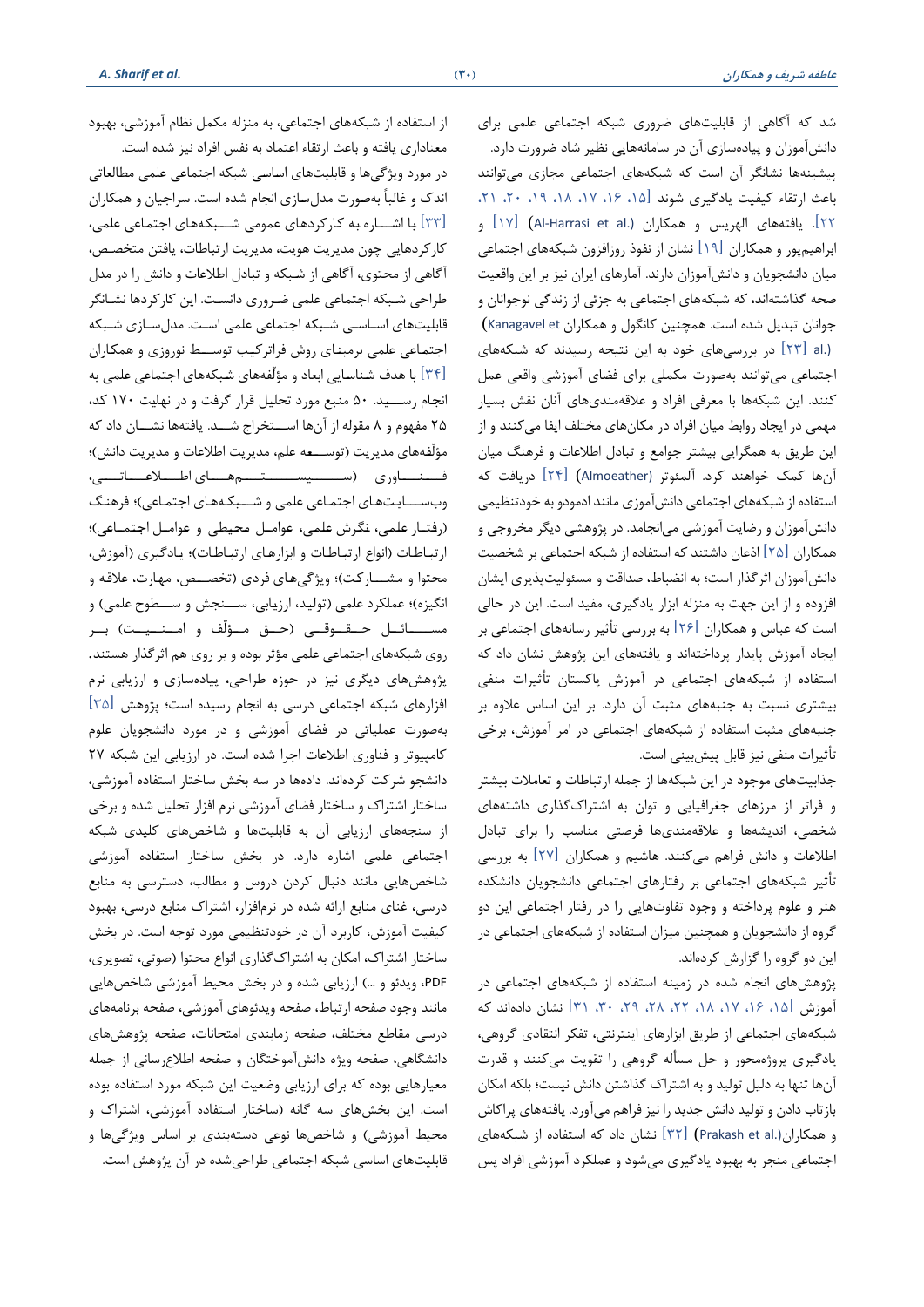اما به طور اختصاصی در حوزه نرمافزارهای اجتماعی مخصوص مدارس و جامعه دانش آموزی، تنها پژوهشی که به موضوع طراحی ابزارهای آموزشی در مدارس ایران مربوط به کاظمی سرملی [۱۳] است که با رویکرد شبکه اجتماعی انجام شده، اگر چه وارد بحث طراحی عملی و ارزیابی نشده است. بر اساس این پژوهش، معیارهای طراحی ابزارهای آموزشی مبتنی بر شبکه های اجتماعی عبارتند از: مدیریت عملکرد ،21٪ ارزیابی عملکرد ۲۰.۹٪ و حفظ محرمانگی و امنیت ۲۰٪ و در سطح دوم به ترتیب: مدیریت دادهها ١٣.٩٪، مدیریت تعاملات ١٣٪ و مدیریت فرآیندها ۱۰.۲٪ . پژوهش حاضر نیز بهصورت اختصاصی به موضوع قابلیتهای مدیریتی مورد نیاز برای طراحی نرمافزارهای شبکه اجتماعی دانش آموزی در ایران می پردازد؛ اما تفاوت این پژوهش با پژوهش کاظمی سرملی  $\lceil \mathfrak{N} \rceil$  در آن است که به قدرت بازی در انتقال مفاهیم آموزشی و تربیتی توجه کرده، با بررسی شبکههای اجتماعی علمی آموزشی مشابه، به شناسایی قابلیتها و شاخصهای بیشتر پرداخته و همچنین نظر متتصصان را در باب اهمیت این شاخص ها جویا شده استا

پژوهش حاضر با هدف شناسایی و اولویتدهی قابلیتهای مدیریتی شبکه اجتماعی علمی متناسب با دانش آموزان به انجام رسید. بر این اساس پرسش پشوهش بهصورت »قابلیتهای مدیریتی شبکه اجتماعی علمی دانش آموزی کدام است؟» شکل گرفت. پس از شناسایی قابلیتها در بخش کیفی پژوهش، با هدف تعیین اهمیت و اولویتدهی به شاخص های شناسایی شده در هر یک از قابلیت های مدیریتی 4 فرضیه برای بخش کمّی طراحی شد:

1ا از دیدگاه متتصصان و مسئو ن فناوری اطالعات مدارس هوشمند، بین قابلیتهای شناساییشده در بتش مدیریت اطالعات هویتی شبکه اجتماعی علمی دانش آموزی از نظر اهمیت، تفاوت معناداری وجود دارد. 2ا از دیدگاه متتصصان و مسئو ن فناوری اطالعات مدارس هوشمند، بین شاخصهای شناساییشده زیرمجموعه قابلیتهای مدیریتی در بخش کلاسی شبکه اجتماعی علمی دانش آموزی از نظر اهمیت، تفاوت معناداری وجود دارد.

3ا از دیدگاه متتصصان و مسئو ن فناوری اطالعات مدارس هوشمند، بین شاخصهای شناساییشده زیرمجموعه قابلیتهای مدیریتی در بتش عمومی شبکه اجتماعی علمی دانش آموزی از نظر اهمیت، تااوت معناداری وجود دارد.

4ا از دیدگاه متتصصان و مسئو ن فناوری اطالعات مدارس هوشمند ، بین شاخصهای شناساییشده زیرمجموعه قابلیتهای مدیریتی در بتش بازی شبکه اجتماعی علمی دانش آموزی از نظر اهمیت، تااوت معناداری وجود دارد.

# **روش تحقیق**

پژوهش، از نوع کاربردی است و با روش آمیخته اکتشافی (کیفی و کمّی) انجام شد. در مرحله نخست، انواع قابلیتهای مدیریتی اساسی و شاخصهای ضروری شبکه اجتماعی دانشآموزی با روش کیفی

شناسایی شد. سپس در مرحله دوم، با هدف تعیین میزان اهمیت و اویویت بندی قابلیت های مدیریتی و شاخص های آن ها از دید متتصصان و مسئولان فناوری اطلاعات مدارس هوشمند تهران، رویکرد کمّی مورد استفاده قرار گرفت.

بخش كيفي: جامعه آماری این بخش شامل متخصصان و طراحان نرمافزارهای آموزشی هستند، که از این پس با عبارت متخصصان در متن میآیند. در این جامعه آماری نمونهگیری هدفمند انجام شد و ۱۵ متخصص بر اساس پیشینه شغلی (در زمینه تحلیل و طراحی ابزارهای آموزشی) و همچنین تخصص علمی در حوزه طراحی ابزارهای آموزشی انتخاب شدند.

ابزار گردآوری داده در بخش کیفی، ابتدا مشاهده نمونههای شبکههای اجتماعی بینایمللی موجود و مستندات مربوط به آنها و سپس مصاابه ساخت یافته انفرادی بود. با بررسی نمونههای موجود مانند ادیو بلاگز ، (NEO LMS) الاامااس نئو ،) Symbaloo) سیمبایو ،) Edublogs) ادمودو، تیچر تیوب (Teachertube (، فان اسکول (Funschool (و سایر شبکه های اجتماعی عمومی ویشگی های این نرم افزارهای شبکه اجتماعی استخراج و سپس دستهبندی اولیه توسط تیم پژوهش انجام شد. بر این اساس پیش نویسی از بتش ها، قابلیتهای مدیریتی و شاخص های آن ها بهدست آمد. این پیش نویس برای مصاحبه استفاده شد. براساس نظر متخصصان، بخشهای اساسی (شامل بخش عمومی، کلاسی و بازی)، مقولههای کلی شامل قابلیتهای مدیریتی و شاخصهای زیرمجموعه آنها تعدیل و در نهایت چارچوب بهدست آمده به تأیید ایشان رسید. مصاحبهها بهصورت انفرادی انجام شد و براساس نظرات دریافتی تغییراتی از جمله حذف، اضافه و تغییر در جایگاه شاخصها در پیش نویس قابلیتها انجام پذیرفت. نسخه نهایی مجدداً در اختیار متتصصان قرار گرفت تا درستی بتش، قابلیت های مدیرتی و شاخص ها را تأیید کنند. ویژگیهای اصلی شبکه براساس جمع بندی نظر نهایی این متخصصان شامل ۵ قابلیت مدیریت هویتی (۱۱ شاخص)، مدیریت محتوا (٢۴ شاخص)، مدیریت جستجو (٢۶ شاخص)، مدیریت ارتباطات (٢٣ شاخص) و مدیریت اطلاع رسانی (١٩ شاخص) در سه سطح عمومی، کلاسی و بخش بازی است، که مبنای ساخت پرسش نامه برای گردآوری دادههای بخش کمّی شد.

در این بخش، دادهها به روش تحلیل محتوا بررسی شد؛ به این ترتیب که ابتدا طبق مشاهده پژوهشگر تمامی ویژگیها و قابلیتهای مدیریتی نرم افزارهای شبکه اجتماعی موجود شناسایی شد. در این مرحله علاوه بر بررسی بتش های موجود در این نرم افزارها، بررسی مستندات مربوط به آنها نیز انجام گرفت. سپس با هدف تعیین مقوله و شاخصها و همچنین تعیین بخشهای اصلی، با همکاری تیم پژوهش، دستهبندی قابلیتها و شاخصهای آنها در چندین جلسه حضوری انجام پذیرفت. نتیجه حاصل از کدگذاریها بهصورت پیش نویس در اختیار متخصصان قرار گرفت و فرایند مصاحبه ساخت یافته به انجام رسید. در این مرحله نیز تغییراتی در کدگذاریها انجام پذیرفت.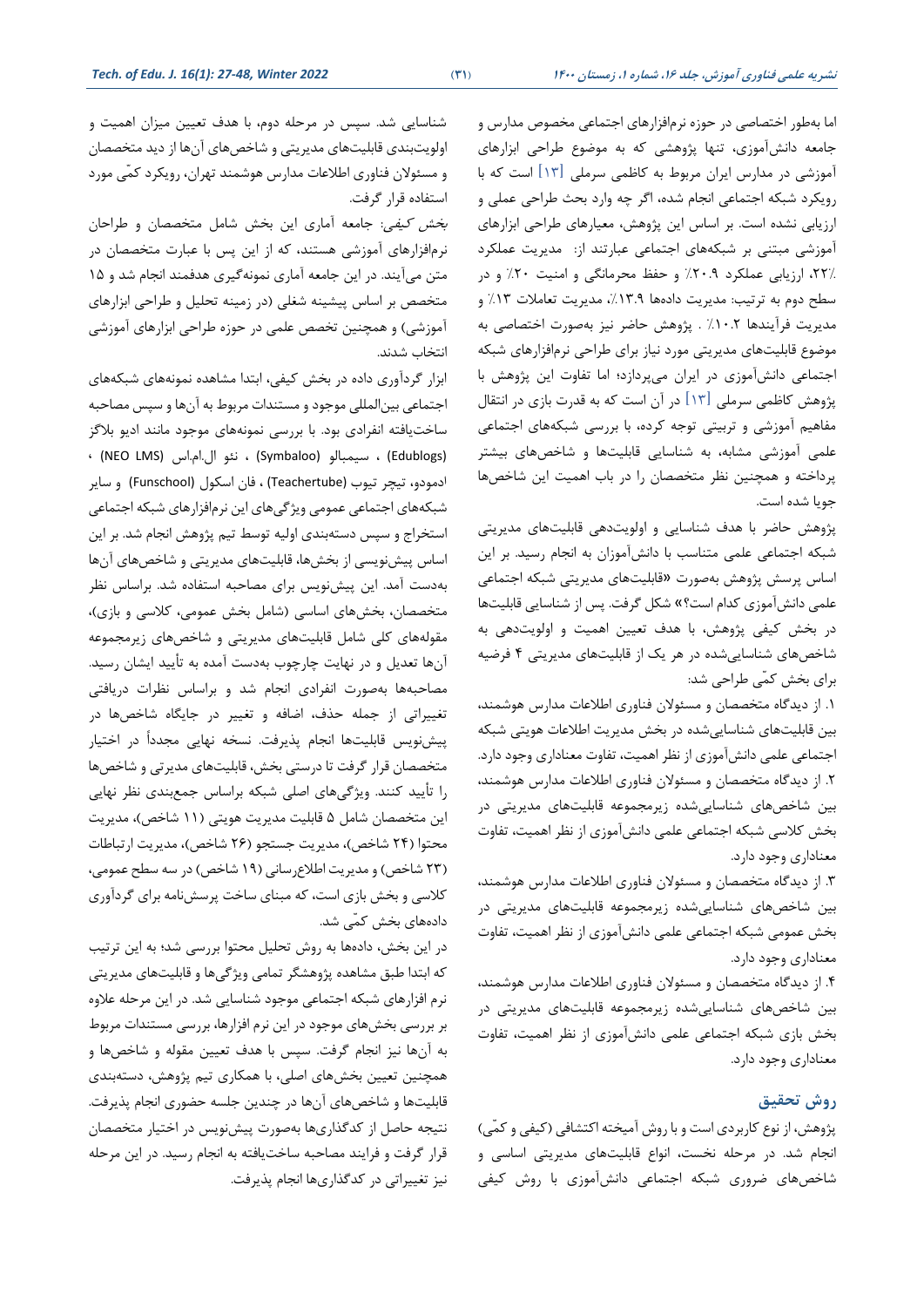برای دست یابی به روایی و اعتبار دادههای این بتش از دو روش استااده شد: 1ا قابلیت ها و شاخص های به دست آمده در بتشهای سه گانه به دست آمده از مشاهده و مصاحبهها مجدداً در اختیار مصاحبهشوندگان قرار گرفت و بعد از دریافت نظرات آنها، اصلاحات نهایی اعمال شد (بازبینی توسط اعضا) و ۲. از نظرات اساتید راهنما و مشاور در مرحله کدگذاری، بهویژه در تعیین قابلیتهای مدیریتی و شاخصهای زیرمجموعه آنها، استفاده شد (بازبینی توسط همکاران پژوهش).

*بخش کمّی*: این بخش از پژوهش به روش پیمایش به انجام رسید. جامعه آماری آن تمامی مسئولان فناوری اطلاعات مدارس هوشمند تهران بودندا بر اساس آمار موجود، از 3921 مدرسه شهر تهران، 1152 مدرسه هوشمند است. از آنجاکه مجوز توزیع پرسش نامه، تنها در مدارس ناحیه 2 تهران صادر گردید، نمونهگیری ان ام نشد و پرسش نامه در اختیار تمامی مسئولان فناوری اطلاعات در ۴۳ مدرسه هوشمند این ناحیه قرار گرفت. علاوه بر مسئولان فناوری اطلاعات مدارس هوشمند ناحیه ۲ شهر تهران که بهصورت سرشماری به پرسشنامه پاسخ گفتند، پرسش نامه در اختیار 15 متتصص بتش ایای نیز قرار گرفت تا نظرات ایشان نیز پیرامون اهمیت شاخص ها بهدست آید. در نهایت ۱۵ متخصص انتخاب شده در مرحله کیفی، و ۴۳ مسئول فناوری اطلاعات مدرسه هوشمند، اهمیت شاخص های شناساییشده را از 1 تا 10 امتیازدهی کر دند.

ابزار گردآوری دادهها در بخش کمّی، پرسشنامه به دستآمده از مشاهده و تحلیل مصاحبهها در بخش کیفی بود. پرسشنامه براساس مشاهده شبکههای اجتماعی موجود (واقعیتها و مستندات موجود) و مصاحبه با متخصصان و تأیید ایشان طراحی شد و برای حصول اطمینان بیشتر از دستهبندی شاخص ها در قابلیتهای مدیریتی، نظر 3 نار از اساتید گروه علم اطالعات و دانش شناسی نیز برای تأیید روایی صوری دریافت شدا بر این اساس می توان امیدوار بود که ابزار پژوهش از روایی مناسبی برخوردار باشد. به منظور تعیین پایایی، آلفای کرونباخ محاسبه شد که آلفا معادل (۷۴۴/۰) و در سطح قابل قبولی است. دادههای گردآوری شده در بخش کمّی با استفاده از نرمافزار آماری اس پی اس اس مورد تجزیه و تحلیل قرار گرفت. با توجه به نرمال نبودن دادهها و با هدف تایین اویویت شاخص ها در هر یک از قابلیت های مدیریتی از آزمون فریدمن استفاده شد. بهطور خلاصه مراحل اجرای پژوهش به ترتیب شکل ۱ است.

#### **نتایج و بحث**

# پرسش پشوهش: قابلیت های مدیریتی شبکه اجتماعی علمی دانش آموز ی ادام است؟

برای شناسایی قابلیتهای مدیریتی شبکه اجتماعی علمی دانشآموزی بخش کیفی پژوهش طرحریزی شد. ابتدا نمونههای موجود از شبکههای

اجتماعی دانش آموزی مورد مشاهده مستقیم پشوهشگر قرار گرفت و مستندات مرتبط با آنها مطالعه شد. سیاههای از ویژگیهای این شبکهها استخراج شد. سپس طی چند جلسه با تیم پژوهش، دستهبندی ویژگیها در سه سطح بخش، قابلیت و شاخصها انجام و پیش نویسی از قابلیتهای مدیریتی و شاخص های آن در سه بتش عمومی، االسی و بازی تعریف شد. این پیش نویس، در مرحله مصاحبه ساخت یافته انفرادی در اختیار متتصصان قرار گرفت و نظرات ایشان در مورد قابلیتهای شناساییشده ، شاخص ها و نصوه دستهبندی آن ها در سه بتش اصلی ثبت شد. پس از اعمال نظرات ۱۵ متخصص مورد مصاحبه، چارچوب بهدست آمده م دداً در اختیار متتصصان قرار گرفت و ایشان دستهبندی انجام شده در قالب سه بخش کلاسی، عمومی و بازی را با ۵ قابلیت مدیریتی شامل مدیریت هویتی (۱۱ شاخص)، مدیریت محتوا (٢۴ شاخص)، مدیریت جستجو (٢۶ شاخص)، مدیریت ارتباطات (٢٣ شاخص) و مدیریت اطلاعرسانی (۱۹ شاخص) تأیید کردند.

مدیریت اطلاعات هویتی در قالب حساب کاربری صورت می گیرد و در بخش های مختلف شبکه اجتماعی علمی مشترک است. در شکل ۲ نمایی از شاخص های مدیریت اطالعات هویتی شناسایی شده مشاهده می شود. به جز دو شاخص تعیین اطلاعات تحصیلی و مشاهده تاریخچه فااییتها اه از شبکههای ادمودو، ادیوبالگز، نئو ال ام اس شناسایی شد، سایر شاخص ها در تمامی شبکهها وجود داردا

در بخش کلاسی چهار قابلیت مدیریتی و شاخصهای آن مطابق شکل ۳ تعیین شد.

شاخص های بتش عمومی در چهار قابلیت مدیریتی در شک 4 آمده است.

بخش بازی، سومین بخش شبکه اجتماعی است که میتواند جذابیت زیادی به شبکه بیافزاید. در شکل ۵ شاخصهای شناساییشده در چهار قابلیت مدیریتی نمایش داده شده استا شاخص های بتش بازی از شبکه اجتماعی فان اسکول استخراج شد و سایر شبکهها فاقد این ویشگیها هستندا با این وجود از میان 20 شاخص شناساییشده صرفاً 5 شاخص در فان اسکول موجود است و بقیه 15 شاخص دیگر توسط تیم پژوهش و نظر متخصصان به شاخصها افزوده شد.

فرضیه ا. از دیدگاه متخصصان و مسئولان فناوری اطلاعات مدارس هوشمند، بین قابلیت های شناساییشده در بتش مدیریت اطالعات هویتی شبکه اجتماعی علمی دانش آموزی از نظر اهمیت، تفاوت معناداری وجود دارد.

با توجه به نرمال نبودن دادهها، بهمنظور سنجش معناداری تفاوت اهمیت شاخص های مدیریت اطالعات هویتی و اویویت بندی آنها از دید پاستگویان از آزمون فریدمن استااده شدا قابلیت مدیریت اطالعات هویتی در سه بخش کلاسی، عمومی و بازی مشترک است. جدول ۱ نتیجه آزمون فریدمن را نمایش می دهد.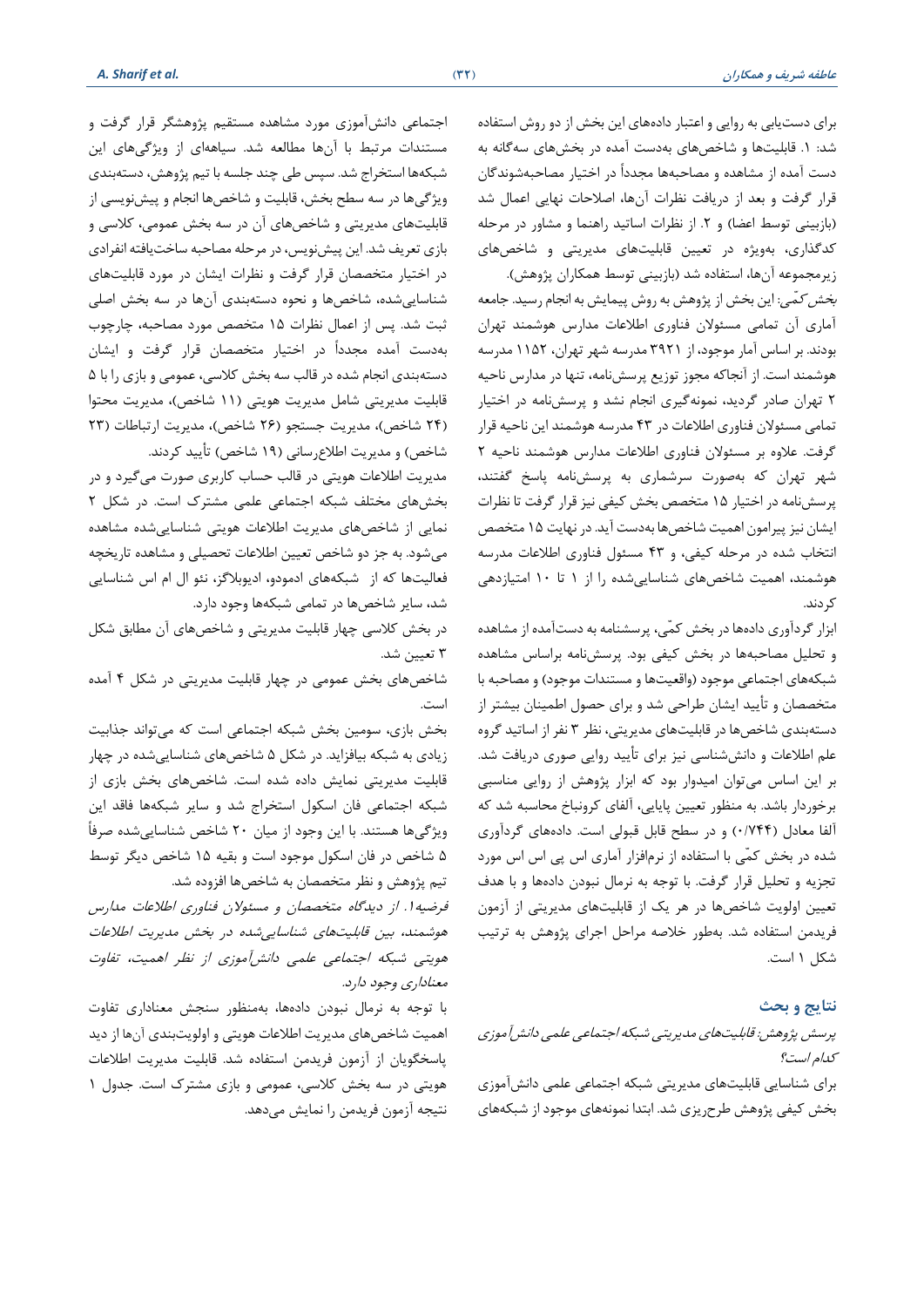1ا بتش ایای **1.qualitative part**

| ۱. مشاهده نمونهها و مستندات موجود از نرم افزارهای شبکه اجتماعی<br>1. Observing social networks and documentations            | ٢. بخش كمى<br>2. quantitative | ۸. توزیع و دریافت پرسشنامه<br>8. Distributing and receiving the<br>questionnaire |
|------------------------------------------------------------------------------------------------------------------------------|-------------------------------|----------------------------------------------------------------------------------|
| ٢. استخراج سیاهه ویژگیها (قابلیتهای مدیریتی و شاخصها)<br>2. Extracting list of managerial capabilities and indicators        | part                          | ۹. تجزیه و تحلیل یافتههای کمّی<br>9. Analyzing quantitative data                 |
| ۳. کدگذاری و دستهبندی ویژگیهای حاصل از مشاهده و مطالعه مستندات<br>توسط تیم پژوهش (تعیین بخش، قابلیت مدیریتی و شاخصهای هر یک) |                               |                                                                                  |

3. Coding and classifying managerial capabilities (determining section, managerial capability and indicators) 4ا تهیه پیش نویس قابلیت های مدیریتی

4.Preparing the draft of interview questions

5ا اجرای مصاابه ساخت یافته

5. Running the strucured interview

۶. تحلیل نظرات مصاحبهشوندگان و تغییر و تعدیل در قابلیتهای مدیریتی و شاخص ها

6. Analyzing interviews and editing the managerial capability and indicators

7ا تدوین چارچوب نهایی در قایم پرسش نامه

7. Preparing the final framework in the format of a questionnaire

شکل ۱: مراحل انجام پژوهش Fig. 1: Research steps

#### مدیریت اطلاعات هویتی **Identity information management**

تعیین و نمایش علاقهمندیها DETERMINING AND DISPLAYING INTERESTS امکان به اشتراک گذاری اطلاعات فعالیتها ABILITY TO SHARE ACTIVITY INFORMATION تعیین اطلاعات کاربری DETERMINING USER INFORMATION سفارشیسازی حساب کاربری ACCOUNT CUSTOMIZATION تعیین اطلاعات تحصیلی DETERMINING EDUCATIONAL INFORMATION نمایش فااییتهای شتصی VIEW PERSONAL ACTIVITIES قابل مشاهده بودن اطلاعات کاربری VISIBILITY OF USER INFORMATION مشاهده تاریتچه فااییتهای خود VIEW ACTIVITY HISTORY تنظیم نمایش اطلاعات جمعیتشناختی SETTING DEMOGRAPHIC INFORMATION DISPLAY تنظیمات لیست دنبال کنندهها و دنبالشوندهها FOLLOWERS AND FOLLOWING LIST SETTINGS تعیین اطلاعات جمعیتشناختی DETERMINING DEMOGRAPHIC INFORMATION

شکل ۲: شاخصهای اطلاعات هویتی مشترک در سه بخش کلاسی، عمومی و بازی Fig. 2: Identity information indicators common in three sections of classroom, general, and games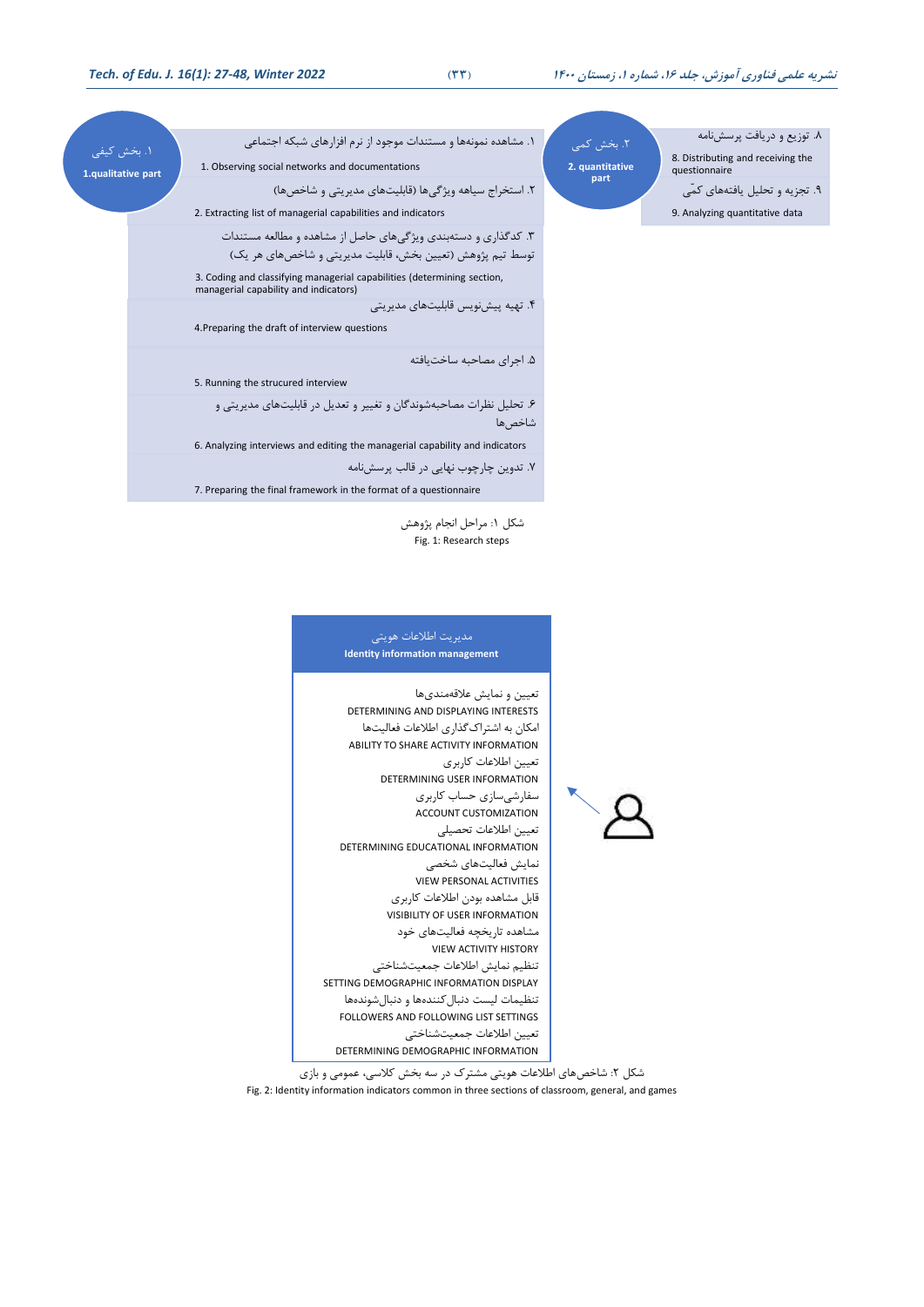#### مدیریت مصتوا **Content management**

امکان نظارت مالم بر مصتوا ABILITY OF TEACHER SUPERVISION OVER THE CONTENT امکان تعریف کلاس با نظارت معلمان ABILITY TO DEFINE A CLASS UNDER THE SUPERVISION OF **TEACHERS** 

> امکان به اشتراک گذاری مشکلات درسی ABILITY TO SHARE LEARNING ISSUES امکان به اشترااگذاری فای ها و مصتواها ABILITY TO SHARE FILES AND CONTENTS امکان ارائه راهحلهای درسی ABILITY TO PROVIDE LEARNING SOLUTIONS امکان سوال و جواب کردن ABILITY TO ASK AND ANSWER QUESTIONS امکان به اشتراکگذاری کتابخانه کلاسی ABILITY TO SHARE CLASS LIBRARY استفاده از ویکی ها ABILITY TO USE WIKIS امکان ذخیره کردن فایلها ABILITY TO SAVE FILES امکان ایجاد کتابخانه کلاسی ABILITY TO CREATE A CLASS LIBRARY

#### مدیریت ارتباطات **Communication management**

مشارکت کلاسی در تکمیل ویکیها CLASS PARTICIPATION IN COMPLETING WIKIS مشارکت کلاسی در تولید محتوا CLASS PARTICIPATION IN CONTENT CREATION امکان اراله سوال و جواب ABILITY TO PROVIDE QUESTIONS AND ANSWERS امکان تعریف کلاسها ABILITY TO DEFINE CLASSES ورود به کلاس با اطلاعات جمعیتشناختی LOGIN TO CLASS WITH DEMOGRAPHIC INFORMATION ورود به کلاس با اطلاعات کاربری LOGIN TO CLASS WITH USER INFORMATION ورود به كلاس با اطلاعات تحصيلي LOGIN TO CLASS WITH EDUCATIONAL INFORMATION امکان تعریف شرایط سنی و تحصیلی برای عضویت ABILITY TO DEFINE AGE AND EDUCATIONAL CONDITIONS FOR **MEMBERSHIP** امکان تعریف کلاس های مدتدار

ABILITY TO DEFINE LONG-TERM CLASSES ارائه بازخورد با استفاده از لایکها و کامنتها ABILITY TO GIVE FEEDBACK USING LIKES AND COMMENTS

#### مدیریت اطلاع رسانی **Information management**

اطلاع رسانی درباره فعالیتهای کلاسی PROVIDING INFORMATION ABOUT CLASS ACTIVITIES اطلاع رسانی درباره سوال و جوابها PROVIDING INFORMATION ABOUT QUESTIONS AND ANSWERS

اطلاع رسانی درباره محتواهای جدید PROVIDING INFORMATION ABOUT NEW CONTENTS اطلاع رسانی درباره بازخوردهای کلاسی PROVIDING INFORMATION ABOUT CLASS FEEDBACKS اطلاع رسانی درباره ویکی های کلاسی PROVIDING INFORMATION ABOUT CLASS WIKIES اطلاع رسانی درباره کلاسهای جدید بر اساس علاقهمندیها INFORM ABOUT NEW CLASSES BASED ON INTERESTS اطلاع رسانی در مورد هم کلاسی های جدید INFORM ABOUT NEW CLASSMATES

#### مدیریت جستجو **Search management**

پیشنهاد کلاس بر اساس علاقهمندیها CLASS SUGGESTION BASED ON INTERESTS امکان جستجوی کلاسها بر اساس موضوع ABILITY TO SEARCH CLASSES BY SUBJECT پیشنهاد کلاس بر اساس عضویت دوستان CLASS SUGGESTION BASED ON MEMBERSHIP جستجوی محتوا در کل ویکی ها ABILITY TO SEARCH WIKI CONTENTS امکان جستجوی کلاس بر اساس عضویت ABILITY TO SEARCH BY MEMBERSHIP پیشنهاد ویکیها در حوزههای مورد علاقه SUGGEST WIKIS BASED ON AREAS OF INTEREST امکان جستجوی ویکیها و محتواها ABILITY TO SEARCH WIKIES AND CONTENTS جستجوی محتوا در کل کلاسها ABILITY TO SEARCH CONTENT IN ALL CLASSES امکان جستجوی کلاسها بر اساس عنوان ABILITY TO SEARCH CLASSES BY TITLE

> شکل ۳: شاخصهای بخش کلاسی Fig. 3: Class section indicators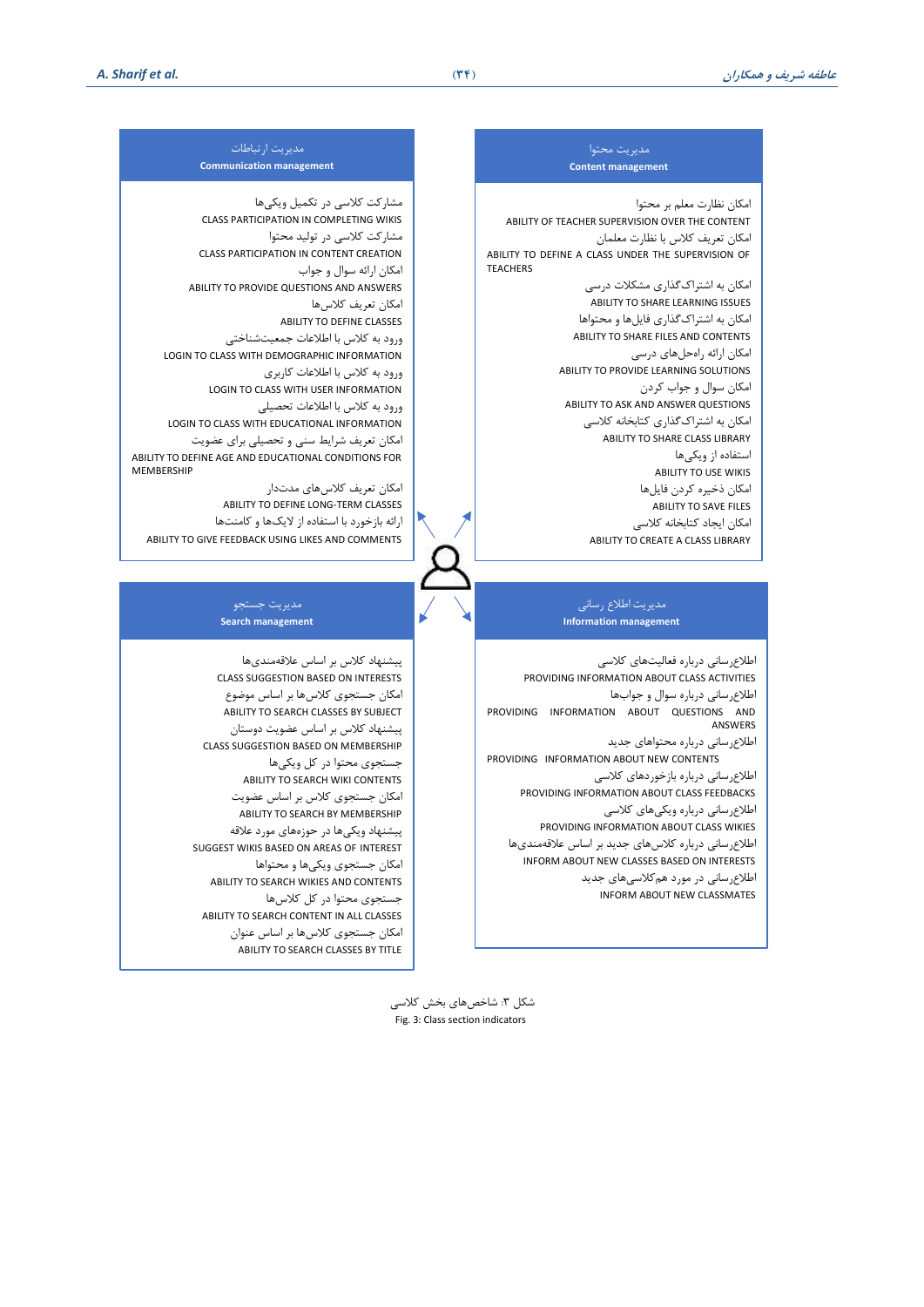#### مدیریت مصتوا **Content management**

امکان به اشتراک گذاری محتواهای مختلف ABILITY TO SHARE DIFFERENT CONTENTS اراله سوال و جوابها ABILITY TO PROVIDE QUESTIONS AND ANSWERS امکان دسترسی به کتابخانههای دیجیتال HAVING ACCESS TO DIGITAL LIBRARY امکان به اشتراکگذاری انواع فایلها ABILITY TO SHARE ALL TYPES OF FILES امکان ذخیره کردن محتواهای مورد علاقه ABILITY TO SAVE FAVORITE CONTENTS ایجاد کتابخانه شخصی از محتواهای مورد علاقه ABILITY TO CREATE A PERSONAL LIBRARY INCLUDING FAVORITE CONTENTS امکان بازنشر مصتواهای دیگر ااربران

ABILITY TO RESHARE OTHERS' CONTENTS امکان به اشتراک گذاری کتابخانه شخصی ABILITY TO SHARE PERSONAL LIBRARY امکان ارائه بازخورد درباره محتواهای دیگر کاربران ABILITY TO PROVIDE FEEDBACKS ON OTHER USERS' CONTENTS

#### مدیریت اطلاع رسانی **Information management**

اطلاع رسانی درباره فعالیتها به والدین PROVIDING PARENTS WITH INFORMATION ABOUT ACTIVITIES

اطلاع رسانی درباره فعالیتهای دوستان PROVIDING INFORMATION ABOUT FRIENDS' ACTIVITIES اطلاع رسانی درباره درخواستهای دوستی PROVIDING INFORMTION ABOUT FRIEND REQUESTS

اطلاعرسانی درباره پیامهای دریافتی

PROVIDING INFORMATION ABOUT INCOMING MESSAGES اطلاع رسانی درباره محتواهای جدیدتر PROVIDING INFORMATION ABOUT LATEST CONTENTS اطلاع رسانی درباره فعالیتهای گروه

PROVIDING INFORMATNION ABOUT GROUP ACTIVITIES

#### مدیریت ارتباطات **Communication management**

امکان افزودن عضو به گروهها و کانالها ABILITY TO ADD MEMBERS TO GROUPS AND CHANNELS امکان تعریف کد دسترسی برای گروهها ABILITY TO DEFINE ACCESS CODE FOR GROUPS امکان دنبال کردن و دنبال شدن ABILITY TO FOLLOW AND BEING FOLLOWED امکان مشاهده آخرین بازدیدها ABILITY TO SEE THE LATEST VISITIS امکان تشکیل گروه ABILITY TO CREATE A GROUP امکان گفتگوی گروهی ABILITY TO HAVE PUBLIC CHAT امکان شخصی سازی گروهها و کانالها ABILITY TO PERSONALIZEGROUPS AND CHANNELS امکان گفتگوی خصوصی ABILITY TO HAVE PRIVATE CHAT امکان شخصیسازی حساب کاربری ABILITY TO PERSONALIZE THE ACCOUNT امکان تشکیل کانال ABILITY TO CREATE A CHANNEL

#### مدیریت جستجو **Search management**

پیشنهاد افراد جدید بر اساس فااییتها SUGGESTING NEW PEOPLE BASED ON ACTIVITIES پیشنهاد مصتواهای جدیدتر SUGGESTING THE LATEST CONTENTS امکان جستجوی محتوا در کل شبکه ABILITY TO SEARCH CONTENTS ALL OVER THE NETWORK امکان محدود کردن جستجو براساس موضوع ABILITY TO LIMIT THE SEARCH BY SUBJECT امکان دسترسی و جستجو در سامانه کتابخانههای عمومی ABILITY TO SEARCH AND HAVE ACCESS TO PUBLIC LIBRARY OPACS پیشنهاد مصتوا بر اساس عالقهمندی SUGGESTING CONTENT BASED ON INTEREST پیشنهاد مصتوای اراله شده توسط دوستان SUGGESTING CONTENT PROVIDED BY FRIENDS امکان محدود کردن جستجو براساس مکان ABILITY TO LIMIT THE SEARCH BY LOCATION امکان مشاهده سابقه جستجو ABILITY TO OBSERVE SEARCH HISTORY پیشنهاد افراد هم عالقه SUGGESTING PEOPLE WITH SAME INTERESTS

> امکان جستجوی افراد در کل شبکه ABILITY GO SEARCH PEOPLE

> > شکل ۴: شاخصهای بخش عمومی Fig. 4: Public section indicators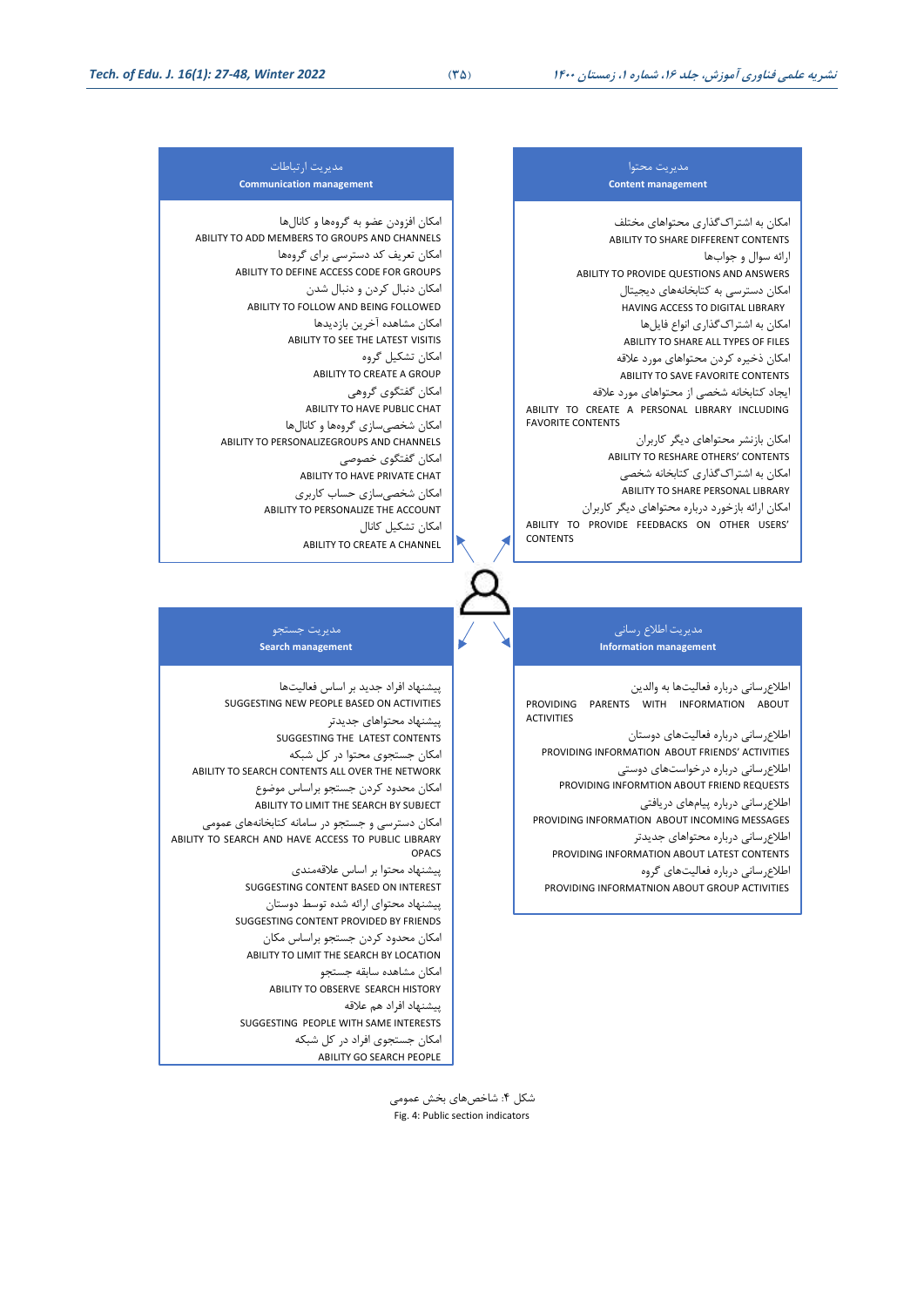

شکا ، ۵: شاخصهای بخش بازی Fig. 5: Game section indicators

#### جدول ١: نتایج آزمون فریدمن - مدیریت اطلاعات هویتی

| Table 1: Friedman test - identity information management |                                    |                               |                                     |                                        |  |
|----------------------------------------------------------|------------------------------------|-------------------------------|-------------------------------------|----------------------------------------|--|
| نتيجه<br>result                                          | معنادا, ی<br>p-value               | د, جه آ;ادی<br>Freedom degree | شاخص کای دو<br>chi square indicator | ياسخگويان<br>Respondents               |  |
| تأييد<br>approved                                        | $\cdot$ / $\cdot$ $\cdot$<br>0.000 | ۱۰<br>10                      | <b>AD/915</b><br>85.912             | مسئولان فناوري اطلاعات<br>IT officials |  |
| تأسد                                                     | .1.54                              | ۱۰                            | $1\lambda/Y9$                       | متخصصان                                |  |
| approved                                                 | 0.043                              | 10                            | 18.790                              | Experts                                |  |

این دو ویت شگی در تمامی شبکه های اجتماعی بین ایمللی مورد مشاهده مشترک است و تمامی این شبکهها از این ویژگی استفاده کردهاند. نمایش علاقهمندی ها امکان تشکیل گروههایی از دانش آمو زان همعلاقه و مشارکت در فعالیتهای کلاسی و فوق برنامه را فراهم می آورد. امکان به اشتراک گذاری فعالیتها، که در رتبه دوم اهمیت قرار دارد، علاوه بر تقویت احساس موفقیت و اعتماد به نفس، باعث تقویت رقابت میان دانش آموزان نیز می تواند باشد ا

از نظر دو گروه پاسخ دهندگان، اویویت شاخص های موجود در این بخش با یکدیگر متفاوت است. براساس میانگین رتبه کسب شده در دو گروه متخصصان و مسئولان فناوری اطلاعات، شاخص های بتش مدیریت اطالعات هویتی به ترتیم اویویت در جدول 2 آمده است. طبق اولویتهای بهدست آمده تعیین و نمایش علاقهمندیهای دانت آموز و امکان به اشتراک گذاری اطلاعات فعالیتها در بخش اطـلاعـات هـویتـی بیشتـرین امتیـازهــا را کســب کـردهانـد.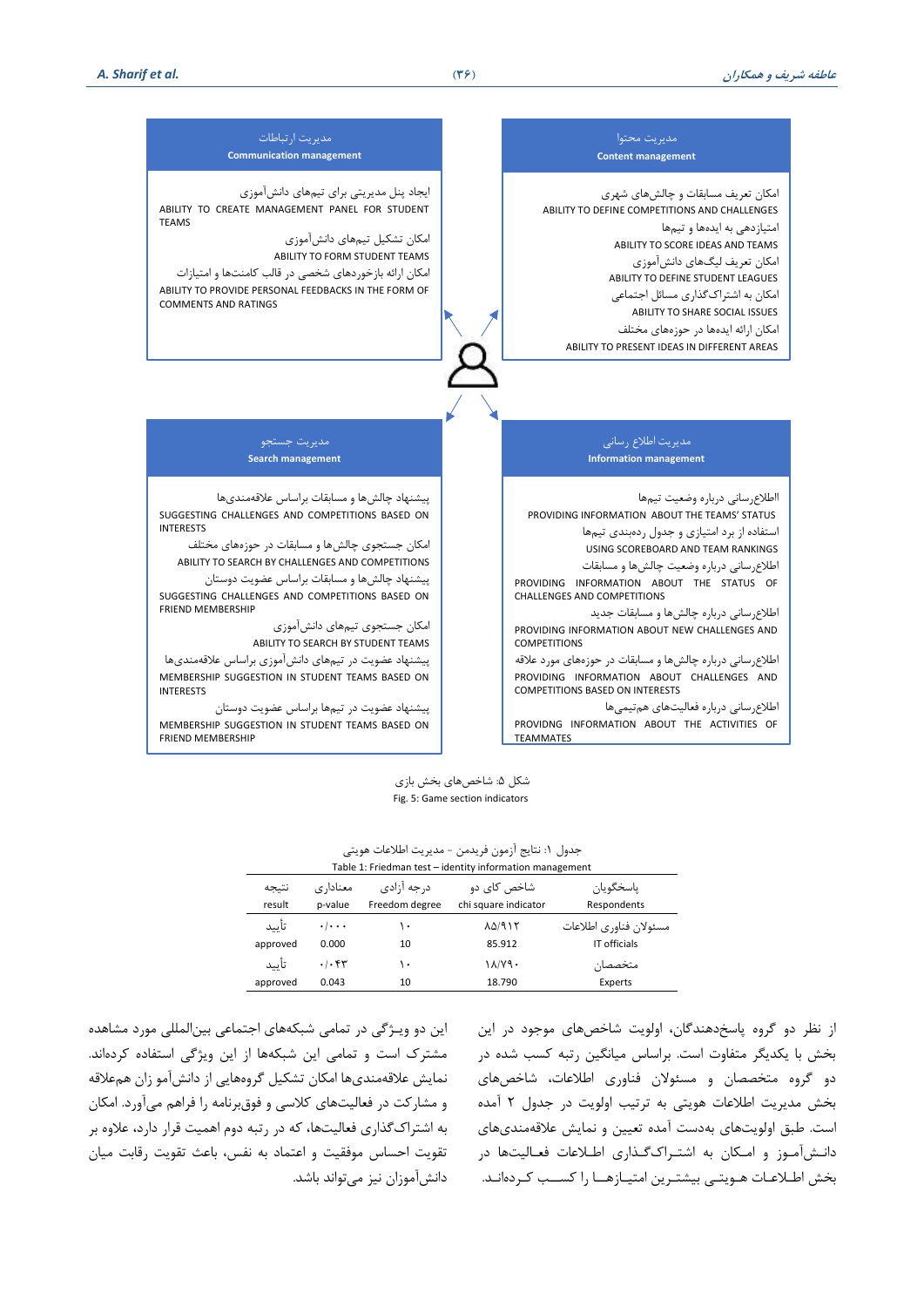سوم) در پویاسازی ایشان و تمایلشان به حضور فعال در کلاسهای درس می|نجامد.

## مدیریت جستجو

این بخش شامل امکانات جستجو برای کاربران و همچنین سیستم پیشنهاددهنده هوشمند درباره کاربران و فعالیتهای مختلف شبکه استا اهمیت شاخص های شناساییشده در این قابلیت نیز با یکدیگرتفاوت معناداری دارد.

شاخص پیشنهاد کلاس براساس علاقمندیها نخستین اولویت و امکان جستجوی کلاس براساس عنوان آخرین اولویت است. در بخش مدیریت اطالعات هویتی نیز ثبت عالقمندی ها در رتبه نتست قرار گرفته استا چنان چه در شبکه اجتماعی عالقمندی ها ثبت شود؛ امکان پیشنهاد کلاس ها بر آن اساس نیز وجود خواهد داشت. این ویژگی میتواند به ایجاد انگیزه بیشتر در دانش آموز و جهتدهی به کندوکاو در حوزه مورد علاقه اش بیانجامد. همان طور که انتظار میرفت موضوع کلاس ها نیز از اهمیت قابل توجهی برخوردار بوده و دومین اولویت را بهدست آورده است.

## مدیریت اطلاع رسانبی

این بخش بهمنظور تعیین شاخصهای مورد نیاز اطلاع رسانی در بخش کلاسی ارائه شد. نتایج آزمون فریدمن نشان از وجود تفاوت در اهمیت شاخص های این بتش داردا

طبق اولویتهای بهدست آمده، اطلاع رسانی درباره فعالیتهای کلاسی بیشترین اهمیت را داراست. اگرچه از نظر پاسخدهندگان، اطلاع رسانی در مورد هم کلاسی های جدید چندان اهمیت ندارد؛ اما ممکن است این موضوع از دید دانش آموزان اولویت بیشتری کسب کند. فعالیت کلاسی غالباً براساس موضوع کلاس و جهت یادگیری بهتر تعریف میشود. انجام موفقیت آمیز فعالیت های کلاسی می تواند نشان از یادگیری مطلب باشد. از طرفی میتواند بازنمونی عملیاتی از محتوای مورد تدریس در کلاس را نیز فراهم آورد. از آنجا که شبکه اجتماعی علمی دانشآموزی مکمل یادگیری محسوب میشود همانگونه که در کلاسهای درس سنتی، فعالیت و تکالیف کلاسی ارائه میشود، در این فضا نیز لازم است چنین امکانی در نظر گرفته شود. امکان ارائه سؤال و جواب در مدیریت ارتباطات بخش كلاسی سومین اولویت متخصصان بود. نمود این اهمیت در مدیریت اطلاع رسانی نیز آشکار شده است؛ بهطوری که دومین اولویت به اطلاع رسانی درباره سؤال و جوابها اختصاص یافته است. پرسش و پاسخ در فرایند یادگیری از اهمیت ویژهای برخوردار است و در این شاخصها نیز براساس نظر متخصصان اولویت بالایی کسب کرده است. فرضیه ۳. از دیدگاه متخصصان و مسئولان فناوری اطلاعات مدارس هوشمند، بین شاخصهای شناساییشده زیرمجموعه قابلیتهای مدیریتی در بخش عمومی شبکه اجتماعی علمی دانش آموزی از نظر اهمیت، تفاوت معناداری وجود دارد. فرضیه ۲. از دیدگاه متخصصان و مسئولان فناوری اطلاعات مدارس هوشمند، بین شاخصهای شناساییشده زیرمجموعه قابلیتهای مدیریتی در بخش کلاسی شبکه اجتماعی علمی دانش آموزی از نظر اهمیت، تفاوت معناداری وجود دارد.

شاخص های شناسایی شده در سه بتش االسی، عمومی و بازی در 4 قابلیت مدیریت محتوا، مدیریت ارتباطات، مدیریت جستجو و مدیریت اطلاع رسانی تنظیم شدهاند. بر این اساس پاسخ گویی به این فرضیه در هر یک از ۴ قابلیت مدیریتی بهصورت مجزا انجام می شود. پاسخ به فرضیههای سوم و چهارم نیز به همین شکل انجام شده است.

### مدیریت مصتوا

مدیریت محتوا شامل شاخصهایی بهمنظور شکلدهی به فرآیندهای تولید محتوا براساس نیازهای دانش آموزان است.

دو گروه پاسخدهندگان اهمیت شاخصها را بهطور معناداری متفاوت ارزیابی کردهاند. امکان ایجاد کتابخانه کلاسی در آخرین اولویت آمده است. این یافته نشانگر آن است که از نظر پاسخ دهندگان وجود منابع اطلاعاتی در قالب کتابخانه کلاسی دیجیتال، چندان مورد نیاز نیست. شاید بتوان علت این موضوع را به نقش کمرنگ کتابخانه کلاسی در مدارس نسبت داد. استفاده از سایر منابع اطلاعاتی مرتبط، که در قالب کتابخانه کلاسی قابل ارائه است، نشان از اهمیت کندوکاو محوری در بصث آموزش است؛ اما اتّی متتصصان نیز به این شاخص وزن مناسبی ندادهاند. با توجه به اولویت شاخصها مشخص است که امکان نظارت معلم بر محتوا بیشترین امتیاز را به خود اختصاص داده است؛ به بیانی نقش محوری معلم در نظام آموزشی و همینطور در شبکه اجتماعی دانش آموزی در این اولویت دهی آشکار است. ترتیب اولویتهای به دست آمده نشان میدهد که از نظر متخصصان در شبکه اجتماعی نیز لازم است معلم در مدیریت محتوا نقش محوری داشته باشد و به ترتیب که به اولویتهای سطح پایین می رسیم امکان سؤال و جواب، به اشتراک گذاری و ویکیها به منزله نمود مدیریت محتوا از سوی دانش آموز، مطرح شده است.

## مدیریت ارتباطات

# مدیریت ارتباطات شامل شاخص های تعاملی و ارتباطی مورد نیاز برای بخش كلاسی است. براساس نظر پاسخ گویان تفاوت معناداری در اهمیت شاخص های مدیریت ارتباطات از نظر اهمیت وجود داردا

در جدول ۶ اولویت نهایی شاخصها آمده است که مشارکت در تکمیل ویکیها اولویت اول و ارائه بازخورد با استفاده از لایکها و کامنتها آخرین اولویت را کسب کرده است. مشارکت در تکمیل ویکیها میتواند امکان حل مسأله گروهی را فراهم آورد و از این جهت، مکمل یادگیری محسوب شود. این شاخص توسط تیم پژوهش به مجموعه شاخصها افزوده شد و در فرایند مصاحبه نیز مورد تأیید قرار گرفت. مشارکت دانش آموزان در تولید محتوا (اولویت دوم) و ارائه سؤال و جواب (اولویت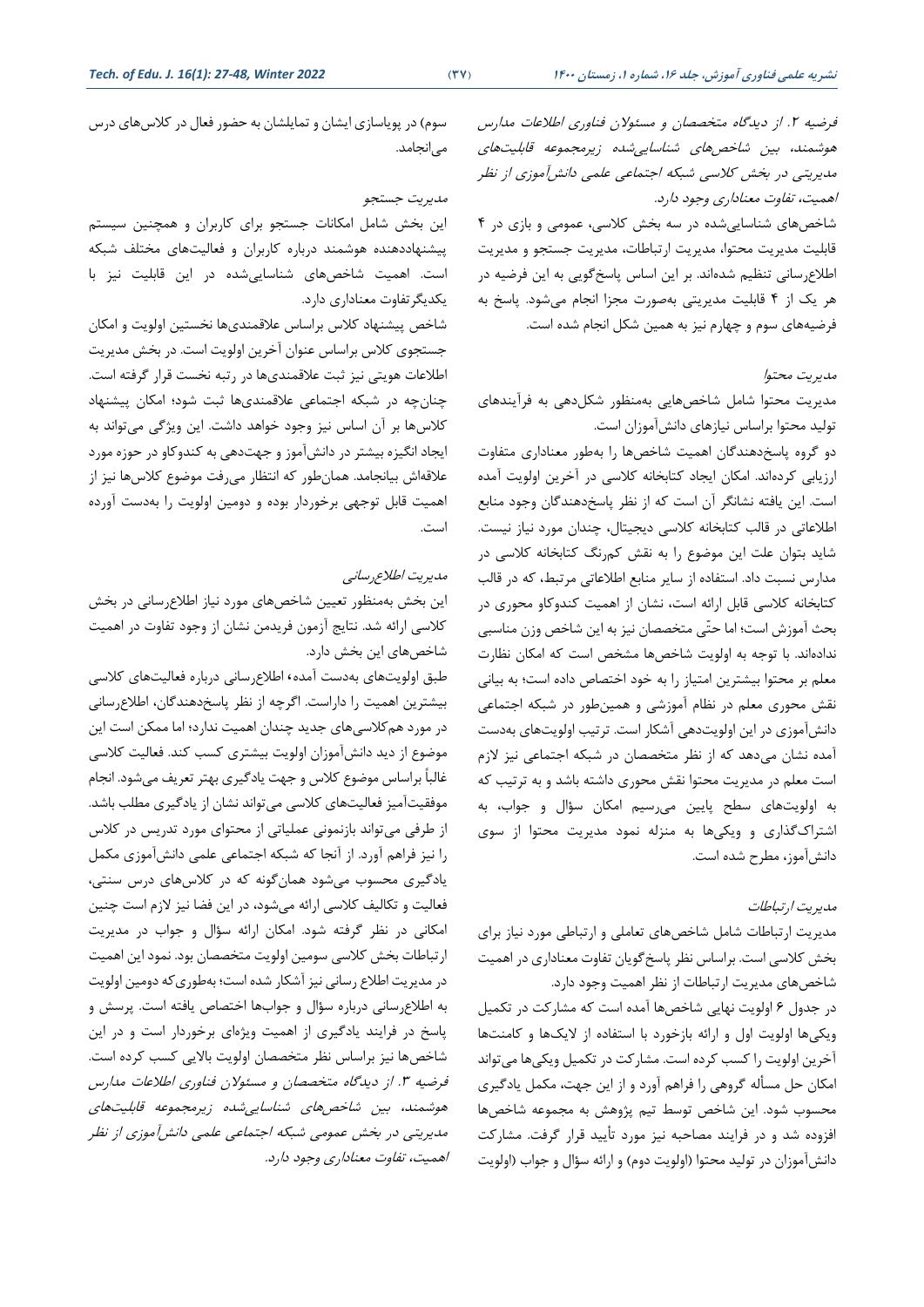جدول۲: اولویت شاخصهای بخش مدیریت اطلاعات هویتی Table 2: Priority of identity information management indicators

| اولويت   | میانگین , تبه در دو گروه | شاخص ها                                                  |
|----------|--------------------------|----------------------------------------------------------|
| priority | Mean rank                | indicators                                               |
| اول      | $Y/Y$ ۹                  | تعيين و نمايش علاقەمندى.ھا                               |
| first    | 7.39                     | Determining and displaying interests                     |
| دوم      | Y/Y                      | امکان به اشتراک گذاری اطلاعات فعالیتها                   |
| Second   | 7.14                     | Ability to share activity information                    |
| سوم      | $V/\cdot q$              | تعیین اطلاعات کاربری                                     |
| Third    | 7.09                     | Determining user information                             |
| چهار م   | $V/\cdot 5$              | سفارشے سازی حساب کاربری                                  |
| Fourth   | 7.06                     | Account customization                                    |
| ينجم     | 9179                     | تعبين اطلاعات تحصيلى                                     |
| Fifth    | 6.24                     | Determining educational information                      |
| ششم      | $\Delta$ /95             | نمايش فعاليتهاى شخصى                                     |
| Sixth    | 5.92                     | View personal activities                                 |
| هفتم     | $\Delta$ /9.             | قابل مشاهده بودن اطلاعات کاربری                          |
| Seventh  | 5.90                     | Visibility of user information                           |
| هشتم     | $\Delta$ / $\vee$        | مشاهده تاريخچه فعاليتهای خود                             |
| Eighth   | 5.70                     | View activity history                                    |
| نهم      | $\Delta$ /۴۴             | تنظيم نمايش اطلاعات جمعيتشناختي                          |
| Ninth    | 5.44                     | Adjusting demographic information display                |
| دهم      | f/Y                      | تنظیمات لیست دنبال کنندهها و دنبال شوندهها               |
| Tenth    | 4.17                     | Adjusting the list of followers and those being followed |
| ياز دهم  | $\Gamma/9$               | تعبين اطلاعات جمعيتشناختي                                |
| Eleventh | 3.91                     | Determining demographic information                      |

جدول ٣: نتایج آزمون فریدمن در بخش كلاسی- قابلیت مدیریت محتوا

|                                                             | ۔ اس رہی رہا ہے ۔ اس کی مناسب کی اس کے اس کا ان کے اس کا ان کے ان کے ان کے اس کے اس کے اس کے اس کے اس کے اس کے |  |  |  | . رن |  |
|-------------------------------------------------------------|----------------------------------------------------------------------------------------------------------------|--|--|--|------|--|
| Table 3: Friedman test - class section - content management |                                                                                                                |  |  |  |      |  |

| Table 3: Friedman test – class section - content management |                                 |                |                      |                        |  |
|-------------------------------------------------------------|---------------------------------|----------------|----------------------|------------------------|--|
| نتيجه                                                       | معنادا, ی                       | د, جه آ;ادی    | شاخص کای دو          | ياسخگويان              |  |
| result                                                      | p-value                         | Freedom degree | chi square indicator | Respondents            |  |
| تأييد                                                       | $\cdot$ / $\cdot$ .             |                | ۱۷۰/۵۲۹              | مسئولان فناوري اطلاعات |  |
| approved                                                    | 0.000                           | 9              | 170.529              | IT officials           |  |
| تأييد                                                       | $\cdot$ $\cdot$ $\cdot$ $\cdot$ |                | $fY/9\lambda$ 9      | متخصصان                |  |
| approved                                                    | 0.000                           | 9              | 42.989               | experts                |  |

جدول۴: اولویت شاخصهای بخش کلاسی- قابلیت مدیریت محتوا Table 4: Priority of indicators - class section - content management

| اولويت   | میانگین , تبه در دو گروه | شاخص ها                                                     |  |
|----------|--------------------------|-------------------------------------------------------------|--|
| priority | Mean rank                | Indicators                                                  |  |
| اول      | Y/YY                     | امکان نظارت معلم بر محتوا                                   |  |
| first    | 7.37                     | Ability of teacher supervision over the content             |  |
| دوم      | $Y/\tau\tau$             | امكان تعريف كلاس با نظارت معلمان                            |  |
| Second   | 7.33                     | Ability to define a class under the supervision of teachers |  |
| سوم      | $Y/\tau$                 | امکان به اشتراک <i>گ</i> ذاری مشکلات درس <i>ی</i>           |  |
| Third    | 7.31                     | Ability to share learning issues                            |  |
| چهار م   | Y/Y                      | امکان به اشتراک گذاری فایل ها و محتواها                     |  |
| Fourth   | 7.12                     | Ability to share files and contents                         |  |
| ينجم     | ۵/۴۸                     | امکان ارائه رامحل های درسے                                  |  |
| Fifth    | 5.48                     | Ability to provide learning solutions                       |  |
| ششم      | Y/Y                      | امکان سؤال و جواب کردن                                      |  |
| Sixth    | 4.78                     | Ability to ask and answer questions                         |  |
| هفتم     | ۴۱۶۳                     | امکان به اشتراک گذاری کتابخانه کلاسی                        |  |
| Seventh  | 4.63                     | Ability to share class library                              |  |
| هشتم     | $f/\Delta$               | استفاده از ویکے ها                                          |  |
| Eighth   | 4.51                     | Ability to use wikis                                        |  |
| نهم      | 7799                     | امکان ذخیرہ کردن فایل ها                                    |  |
| Ninth    | 3.99                     | Ability to save files                                       |  |
| دهم      | $Y/\Delta\Delta$         | امکان ایجاد کتابخانه کلاسی                                  |  |
| Tenth    | 2.55                     | Ability to create a class library                           |  |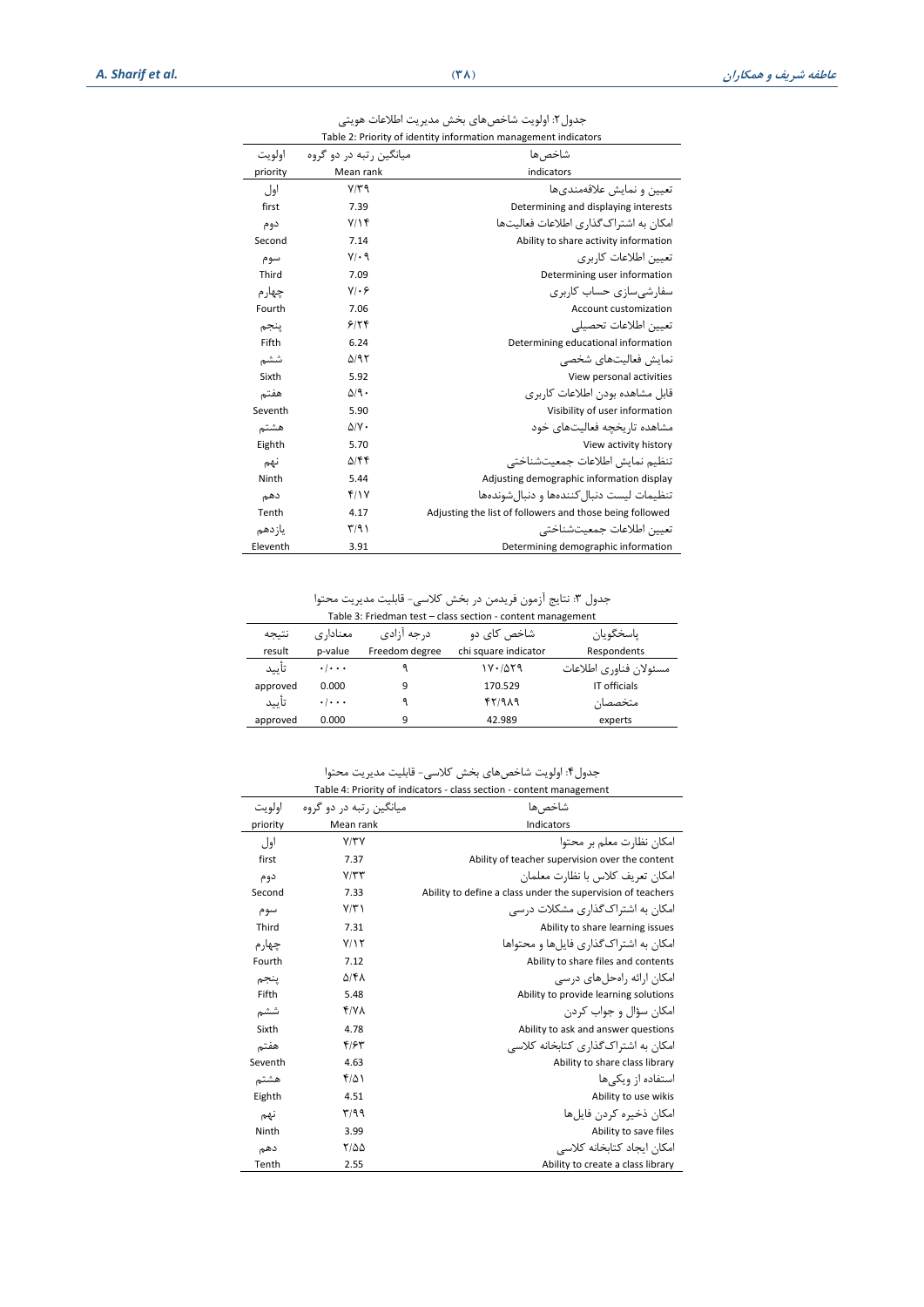جدول ۵: نتایج آزمون فریدمن در بخش کلاسی- قابلیت مدیریت ارتباطات

| Table 5: Friedman test – class section - content management |                     |                |                      |                        |  |
|-------------------------------------------------------------|---------------------|----------------|----------------------|------------------------|--|
| نتيجه                                                       | معنادا, ی           | د, جه آ;ادی    | شاخص کای دو          | ياسخگويان              |  |
| result                                                      | p-value             | Freedom degree | chi square indicator | Respondents            |  |
| تأييد                                                       | $\cdot$ / $\cdot$ . |                | 97/771               | مسئولان فناوري اطلاعات |  |
| approved                                                    | 0.000               | 9              | 92.738               | IT officials           |  |
| تأييد                                                       | $\cdot$ / $\cdot$ ) |                | 77/914               | متخصصان                |  |
| approved                                                    | 0.001               | 9              | 27.915               | Experts                |  |

جدول۶: اولویت شاخصهای بخش کلاسی- قابلیت مدیریت ارتباطات

|          | Table 6: Priority of indicators - class section - communication management |                                                                 |  |  |  |
|----------|----------------------------------------------------------------------------|-----------------------------------------------------------------|--|--|--|
| اولويت   | مبانگین , تبه در دو گروه                                                   | شاخص ها                                                         |  |  |  |
| priority | Mean rank                                                                  | Indicators                                                      |  |  |  |
| اول      | $\lambda$ $\cdot$ $\tau$                                                   | مشار کت کلاسے در تکمیل ویکے ها                                  |  |  |  |
| first    | 8.02                                                                       | Class participation in completing wikis                         |  |  |  |
| دوم      | $Y/\cdot 5$                                                                | مشار کت کلاسے در تولید محتوا                                    |  |  |  |
| Second   | 7.06                                                                       | Class participation in content creation                         |  |  |  |
| سوم      | 9/09                                                                       | امکان ارائه سؤال و جواب                                         |  |  |  |
| Third    | 6.59                                                                       | Ability to provide questions and answers                        |  |  |  |
| چهار م   | $\Delta$ /۴.                                                               | امکان تعریف کلاس ها                                             |  |  |  |
| Fourth   | 5.40                                                                       | Ability to define classes                                       |  |  |  |
| ينجم     | ۵۱۲۶                                                                       | ورود به کلاس با اطلاعات جمعیتشناختی                             |  |  |  |
| Fifth    | 5.26                                                                       | Login to class with demographic information                     |  |  |  |
| ششم      | $\Delta$ /٢١                                                               | ورود به کلاس با اطلاعات کاربری                                  |  |  |  |
| Sixth    | 5.21                                                                       | Login to class with user information                            |  |  |  |
| هفتم     | f/A                                                                        | ورود به کلاس با اطلاعات تحصیلی                                  |  |  |  |
| Seventh  | 4.98                                                                       | Login to class with educational information                     |  |  |  |
| هشتم     | $f/\Delta$ .                                                               | امکان تعریف شرایط سنے, و تحصیلے برای عضویت                      |  |  |  |
| Eighth   | 4.50                                                                       | Ability to define age and educational conditions for membership |  |  |  |
| نهم      | $f/\cdot$                                                                  | امکان تعریف کلاس های مدتدار                                     |  |  |  |
| Ninth    | 4.10                                                                       | Ability to define long-term classes                             |  |  |  |
| دهم      | $Y/\lambda$ ۶                                                              | ا,ائه با; خو, د با استفاده از لایکها و کامنتها                  |  |  |  |
| Tenth    | 3.86                                                                       | Ability to give feedbacks using likes and comments              |  |  |  |

جدول ٧: نتایج آزمون فریدمن در بخش كلاسی- قابلیت مدیریت جستجو

| Table 7: Friedman test - class section - search management |                           |                |                              |                        |  |
|------------------------------------------------------------|---------------------------|----------------|------------------------------|------------------------|--|
| نتيجه                                                      | معنادا, ی                 | د, جه آ;ادی    | شاخص کای دو                  | ياسخگويان              |  |
| result                                                     | p-value                   | Freedom degree | chi square indicator         | Respondents            |  |
| تأييد                                                      | $\cdot$ / $\cdot$ $\cdot$ |                | ۱۶۰/۳۳۴                      | مسئولان فناوري اطلاعات |  |
| approved                                                   | 0.000                     | 8              | 160.334                      | IT officials           |  |
| تأييد                                                      | $\cdot$ / $\cdot$ .       |                | $Y^{\varphi}/\Delta \cdot Y$ | متخصصان                |  |
| approved                                                   | 0.000                     | 8              | 36.507                       | Experts                |  |

جدول ٨: اولویت شاخصهای بخش کلاسی- قابلیت مدیریت جستجو

|          | Table 8: Priority of indicators - class section - search management |                                       |  |  |  |  |
|----------|---------------------------------------------------------------------|---------------------------------------|--|--|--|--|
| اولويت   | میانگین , تبه در دو گروه                                            | شاخص ها                               |  |  |  |  |
| priority | Mean rank                                                           | indicators                            |  |  |  |  |
| اول      | Y/YY                                                                | ييشنهاد كلاس براساس علاقهمندىها       |  |  |  |  |
| first    | 7.37                                                                | Class suggestion based on interests   |  |  |  |  |
| دوم      | 9/19                                                                | امکان جستجوی کلاس ها براساس موضوع     |  |  |  |  |
| Second   | 6.89                                                                | Ability to search classes by subject  |  |  |  |  |
| سوم      | ۵۱۶۴                                                                | پیشنهاد کلاس براساس عضویت دوستان      |  |  |  |  |
| Third    | 5.64                                                                | Class suggestion based on membership  |  |  |  |  |
| چهار م   | ۵/۴۷                                                                | جستجوی محتوا در کل ویکی ها            |  |  |  |  |
| Fourth   | 5.47                                                                | Ability to search wiki contents       |  |  |  |  |
| ينجم     | $\Delta/\tau$ .                                                     | امکان جستجوی کلاس براساس عضویت        |  |  |  |  |
| Fifth    | 5.30                                                                | Ability to search by membership       |  |  |  |  |
| ششم      | ۵/۱۴                                                                | ییشنهاد ویکے ها در حوزههای مورد علاقه |  |  |  |  |
| Sixth    | 5.14                                                                | Suggest wikis based on interests      |  |  |  |  |
| هفتم     | $\mathbf{r}/\mathbf{r}$ .                                           | امکان جستجوی ویکے ها و محتواها        |  |  |  |  |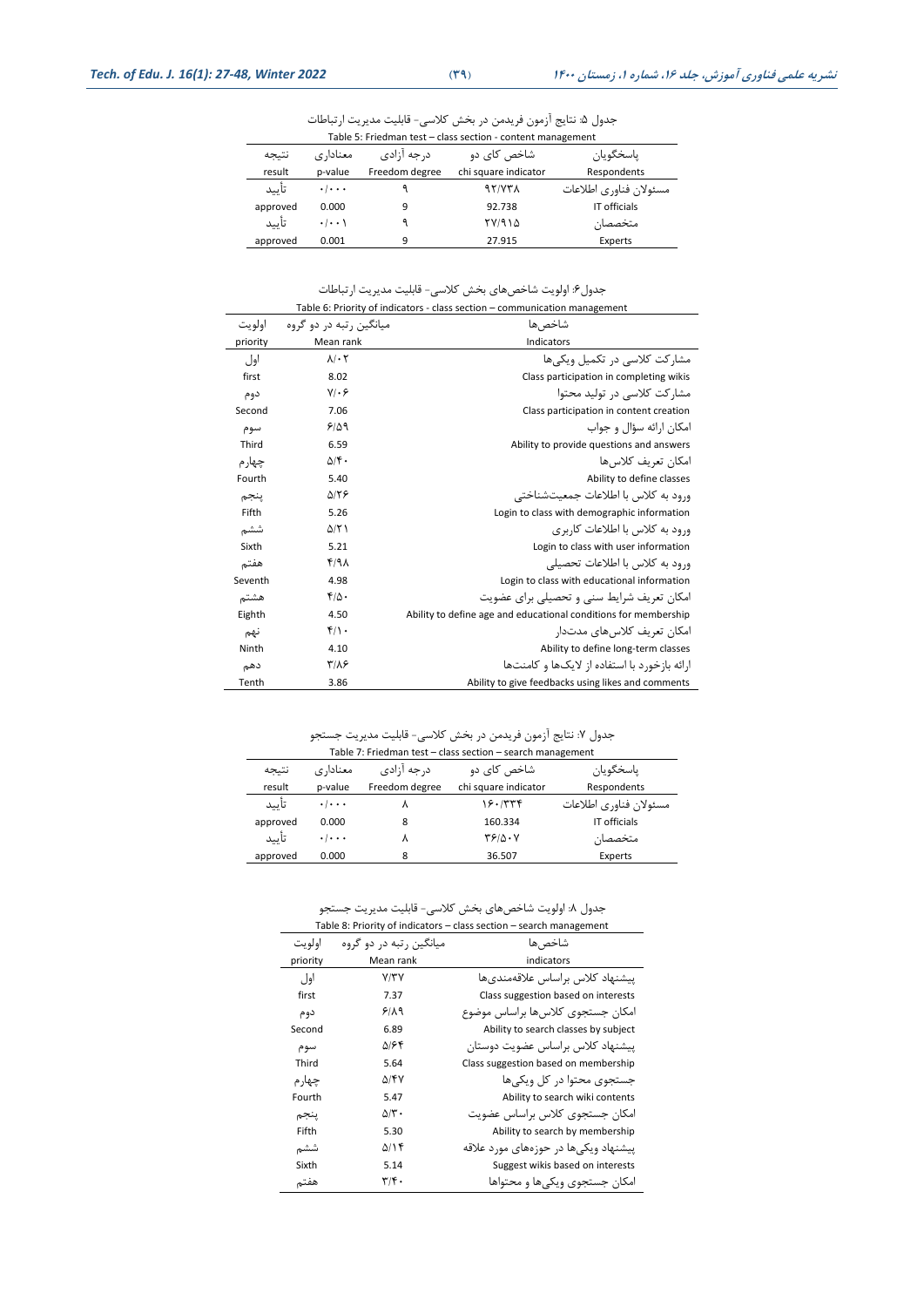| Seventh | 3.40                          | Ability to search wikis and contents     |
|---------|-------------------------------|------------------------------------------|
| هشتم    | $\mathbf{r}/\cdot \mathbf{q}$ | جستجوی محتوا در کل کلاس ها               |
| Eighth  | 3.09                          | Ability to search content in all classes |
| نهم     | ۲۱۶۷                          | امکان جستجوی کلاس ها براساس عنوان        |
| Ninth   | 2.67                          | Ability to search classes by title       |

جدول ٩: نتایج آزمون فریدمن در بخش كلاسی- قابلیت مدیریت اطلاعرسانی

| Table 9: Friedman test - class section - search management |                     |                |                            |                        |  |  |
|------------------------------------------------------------|---------------------|----------------|----------------------------|------------------------|--|--|
| نتيجه                                                      | معنادا, ی           | ياسخگويان      |                            |                        |  |  |
| result                                                     | p-value             | Freedom degree | chi square indicator       | respondents            |  |  |
| تأسد                                                       | $\cdot$   $\cdot$ . |                | $\Lambda$ . $\Lambda$ . Fr | مسئولان فناوري اطلاعات |  |  |
| approved                                                   | 0.000               | 6              | 180.042                    | IT officials           |  |  |
| تأسد                                                       | $\cdots$            |                | 577791                     | متخصصان                |  |  |
| approved                                                   | 0.001               | 6              | 23.241                     | experts                |  |  |

#### جدول ١٠: اولویت شاخصهای بخش كلاسی- قابلیت مدیریت اطلاع رسانی Table 10: Priority of indicators - class section – information management

| اولويت   | میانگین , تبه در دو گروه | شاخص ها                                                    |
|----------|--------------------------|------------------------------------------------------------|
| priority | Mean rank                | indicators                                                 |
| اول      | $\Delta/\cdot 7$         | اطلاع سانے ، دربارہ فعالیتھای کلاسے                        |
| first    | 5.03                     | Providing information about class activities               |
| دوم      | ۴۱۸۹                     | اطلاع سانی درباره سؤال و جوابها                            |
| Second   | 4.89                     | Providing information about questions and answers          |
| سوم      | $f(\lambda)$             | اطلاع سانی درباره محتواهای جدید                            |
| Third    | 4.81                     | Providing information about new contents                   |
| چهار م   | ۴/۳۹                     | اطلاع سانے ، در یارہ یازخوردھای کلاسے                      |
| Fourth   | 4.39                     | Providing information about class feedbacks                |
| ينجم     | ۳۱۸۶                     | اطلاع سانے ، دربارہ ویکے های کلاسے                         |
| Fifth    | 3.86                     | Providing information about class wikis                    |
| ششم      | <b>۲/۶۸</b>              | اطلاع, سانی درباره کلاس های جدید براساس علاقهمندیها        |
| Sixth    | 2.68                     | Providing information about new classes based on interests |
| هفتم     | ۲/۳۲                     | اطلاع, سانی در مورد هم کلاسے های جدید                      |
| Seventh  | 2.32                     | Providing information about new classmates                 |

مدیریت مصتوا

مدیریت مصتوا بیشتر ناظر بر تویید مصتوا و نصوه دسترسی به دانش آموزان برای تولید محتوا و مشارکت در شکلدهی جریان اطلاعات در شبکه اجتماعی است. از نظر متخصصان تفاوت معناداری میان اهمیت شاخص ها در این قابلیت وجود ندارد؛ اگرچه مسئو ن فناوری اطالعات مدارس هوشمند نظر متفاوتی داشتهاند.

همان طور که انتظار می رفت امکان به اشتراک گذاری محتواهای مختلف بیشترین میانگین رتبه را کسب کرده است. ایجاد کتابخانه شخصی از محتواهای مورد علاقه که بتواند با سایر کاربران شبکه به اشتراک گذاشته شود ، یکی از ویشگیهای شبکه اجتماعی دانش آموزی مصسوب می شود. کتابخانه شخصی امکان نظم دهی به محتوا را فراهم می آورد. در حال حاضر فعالیت کتابخانههای آموزشگاهی در ایران با استانداردهای بینالمللی فاصله دارد. از این روی دسترسی به کتابخانههای دیجیتال، دسترسی به گستره وسیعی از منابع اطلاعاتی را برای دانش آموزان فراهم خواهد آورد و پاستگویان به خوبی به اهمیت این شاخص در مدیریت محتوا پی بردهاند.

#### مدیریت ارتباطات

این بخش شامل شاخصهای ارتباطی و تعاملی شبکه اجتماعی علمی بهصورت عمومی استا شاخص های ارتباطی میان فردی و گروهی و همچنین ایجاد بسترهای امن ارتباطی از ویژگیهای اصلی در شبکه اجتماعی علمی است. مشابه با شاخصهای مدیریت محتوای بخش عمومی در این بخش نیز متخصصان تفاوت معناداری میان اهمیت شاخصهای شناساییشده قائل نبودهاند.

امکان افزودن عضو به گروهها و کانالها، نخستین اولویت در این بخش را به خود اختصاص داده است. نکته جالب توجه آن که امکان تشکیل کانال که تعاملی یک سویه را رقم خواهد زد در مقابل امکان تشکیل گروه از اولویت پایین تری برخوردار است که اهمیت تعامل دوسویه و فضای تعاملی را آشکار میسازد.

# مدیریت جستجو

در این بخش امکانات جستجوی عمومی مدنظر قرار گرفت. نتایج آزمون فریدمن نشانگر وجود تااوت در اهمیت شاخص ها از نظر پاسخ دهندگان است.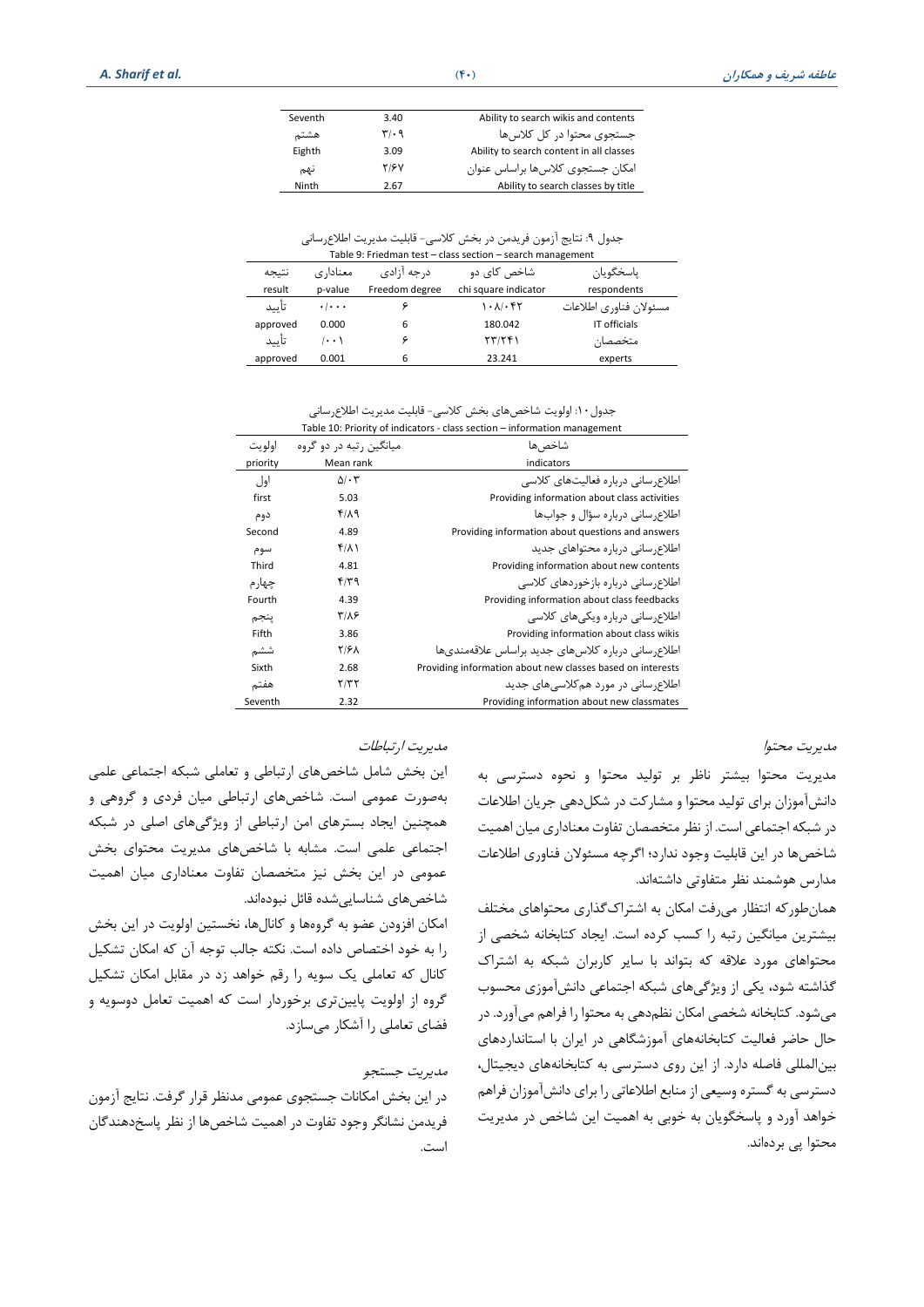| Table 11: Friedman test - public section - content management |                     |                |                      |                        |
|---------------------------------------------------------------|---------------------|----------------|----------------------|------------------------|
| نتيجه                                                         | معنادا, ی           | د, جه آ;ادی    | شاخص کای دو          | ياسخگويان              |
| Result                                                        | p-value             | Freedom degree | chi square indicator | Respondents            |
| تأييد                                                         | $\cdot$ / $\cdot$ . |                | <b>AFIVA</b>         | مسئولان فناوري اطلاعات |
| Approved                                                      | 0.000               | 8              | 84.178               | IT officials           |
| عدم تأييد                                                     | .71.9               |                | 15.15                | متخصصان                |
| Not approved                                                  | 0.109               | 8              | 13.084               | Experts                |

جدول ١١: نتایج آزمون فریدمن در بخش عمومی- قابلیت مدیریت محتوا

جدول:12 اویویت شاخصهای بتش عمومی- قابلیت مدیریت مصتوا Table 12: Priority of indicators – public section - content management

|          |                                   | Table 12: Priority of indicators – public section - content management |
|----------|-----------------------------------|------------------------------------------------------------------------|
| اولويت   | میانگین , تبه در دو گروه          | شاخص ها                                                                |
| priority | Mean rank                         | Indicators                                                             |
| اول      | 9/19                              | امکان به اشتراک گذاری محتواهای مختلف                                   |
| first    | 6.76                              | Ability to share different contents                                    |
| دوم      | $\Delta/\lambda\tau$              | ارائه سؤال و جوابها                                                    |
| Second   | 5.82                              | Ability to provide questions and answers                               |
| سوم      | ۵۱۶                               | امکان دسترسی به کتابخانههای دیجیتال                                    |
| Third    | 5.6                               | Access to digital library                                              |
| چهار م   | <b>A/TA</b>                       | امکان به اشتراک گذاری انواع فایلها                                     |
| Fourth   | 5.28                              | Ability to share all types of files                                    |
| ينجم     | <b>FIAT</b>                       | امکان ذخیره کردن محتواهای مورد علاقه                                   |
| Fifth    | 4.83                              | Ability to save favorite contents                                      |
| ششم      | ۴/۷۹                              | ایجاد کتابخانه شخصی از محتواهای مورد علاقه                             |
| Sixth    | 4.79                              | Ability to create a personal library of favorite contents              |
| هفتم     | ۴۱۷۶                              | امکان بازنشر محتواهای دیگر کاربران                                     |
| Seventh  | 4.76                              | Ability to reshare others' contents                                    |
| هشتم     | $\mathsf{r}/\mathsf{a}\mathsf{v}$ | امکان به اشتراک گذاری کتابخانه شخصی                                    |
| Eighth   | 3.97                              | Ability to share personal library                                      |
| نهم      | ۲/۱۵                              | امکان ارائه بازخورد درباره محتواهای دیگر کاربران                       |
| Ninth    | 3.15                              | Ability to provide feedbacks on other users' contents                  |

جدول ١٣: نتایج آزمون فریدمن در بخش عمومی- قابلیت مدیریت ارتباطات

|              | Table 13: Priority of indicators - public section - communication management |                |                      |                        |  |  |
|--------------|------------------------------------------------------------------------------|----------------|----------------------|------------------------|--|--|
| نتيجه        | معنادار ی                                                                    | د, جه آ;ادی    | شاخص کای دو          | ياسخگويان              |  |  |
| result       | p-value                                                                      | Freedom degree | chi square indicator | respondents            |  |  |
| تأييد        | $\cdot$ / $\cdot$ .                                                          |                | 51/15                | مسئولان فناوري اطلاعات |  |  |
| approved     | 0.000                                                                        | 9              | 68.841               | IT officials           |  |  |
| عدم تأييد    | $\cdot$ / $\vee\tau$                                                         |                | ۱۵۱۶۹۹               | متخصصان                |  |  |
| Not approved | 0.73                                                                         | q              | 15.699               | experts                |  |  |

جدول :14 اویویت شاخصهای بتش عمومی - قابلیت مدیریت ارتباطات

|          | Table 14: Priority of indicators - public section - communication management |                                               |  |  |  |
|----------|------------------------------------------------------------------------------|-----------------------------------------------|--|--|--|
| اولويت   | میانگین , تبه در دو گروه                                                     | شاخص ها                                       |  |  |  |
| priority | Mean rank                                                                    | Indicators                                    |  |  |  |
| اول      | 5109                                                                         | امکان افزودن عضو به گروهها و کانالها          |  |  |  |
| first    | 6.59                                                                         | Ability to add members to groups and channels |  |  |  |
| دوم      | 9/6V                                                                         | امکان تعریف کد دسترسے برای گروہھا             |  |  |  |
| Second   | 6.57                                                                         | Ability to define access code for groups      |  |  |  |
| سوم      | 9/0.                                                                         | امکان دنبال کردن و دنبال شدن                  |  |  |  |
| Third    | 6.50                                                                         | Ability to follow and being followed          |  |  |  |
| چها, م   | 9/88                                                                         | امکان مشاهده آخرین بازدیدها                   |  |  |  |
| Fourth   | 6.44                                                                         | Ability to see the latest visits              |  |  |  |
| ينجم     | ۵۱۵۷                                                                         | امکان تشکیل گروه                              |  |  |  |
| Fifth    | 5.57                                                                         | Ability to create a group                     |  |  |  |
| ششم      | ۵/۴۳                                                                         | امکان گفتگوی گروهی                            |  |  |  |
| Sixth    | 5.43                                                                         | Ability to have public chat                   |  |  |  |
| هفتم     | ۵۱۲۶                                                                         | امکان شخصے سازی گروہھا و کانالھا              |  |  |  |
| Seventh  | 5.26                                                                         | Ability to personalize groups and channels    |  |  |  |
| هشتم     | ۴۱۳۶                                                                         | امکان گفتگوی خصوصی                            |  |  |  |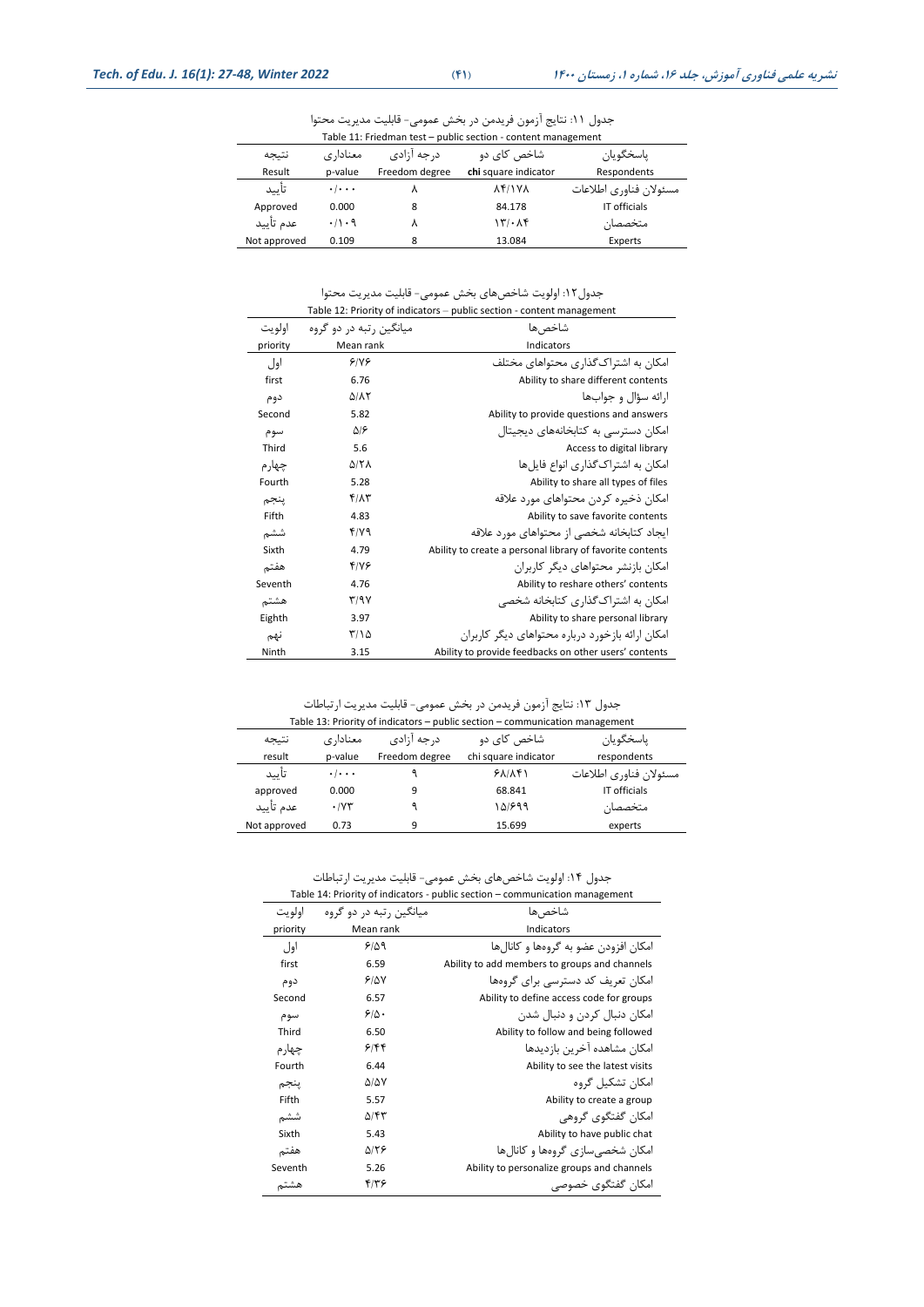جدول ۱۵: نتایج آزمون فریدمن در بخش عمومی- قابلیت مدیریت جستجو

| Table 15: Friedman test - public section - search management |                                 |                |                      |                        |  |  |
|--------------------------------------------------------------|---------------------------------|----------------|----------------------|------------------------|--|--|
| نتيجه                                                        | معنادا, ی                       | د, جه آ;ادی    | ياسخگويان            |                        |  |  |
| result                                                       | p-value                         | Freedom degree | chi square indicator | respondents            |  |  |
| تأييد                                                        | $\cdot$ $\cdot$ $\cdot$ $\cdot$ | ۱۰             | 1.57/195             | مسئولان فناوري اطلاعات |  |  |
| approved                                                     | 0.000                           | 10             | 103.192              | IT officials           |  |  |
| تأييد                                                        | $\cdot$ $\cdot$ $\cdot$ $\cdot$ | ۱۰             | ۳۲/۶۲۵               | متخصصان                |  |  |
| approved                                                     | 0.000                           | 10             | 32.625               | Experts                |  |  |

پیشنهاد افراد جدید بر اساس فااییتها در بین یازده شاخص موجود، رتبه نخست را کسب کرده و امکان جستجوی افراد در کل شبکه نیز کمترین اولویت را داراست. در قابلیت مدیریت جستجو انواع قابلیتها برای جستجو مانند امکان جستجو در تمام شبکه، براساس موضوع، براساس عالقمندی ها و براساس مکان در نظر گرفته شدا همچنین امکان اراله پیشنهادهایی براساس فااییت ها، روزآمدی مصتوا، شبکه دوستان و ااا پیشبینی شده استا در بین شاخصهای این بتش، شاخص امکان دسترسی به سامانه کتابخانههای عمومی نیز از اولویت قابل قبولی برخوردار است. دسترسی به منابع اطلاعاتی کتابخانههای عمومی، ارتباط میان کتابخانههای عمومی که دانشگاه عموم مردم هستند را با دانش آموزان تسهیل می کند و می تواند جای خالی کتابخانه آموزشگاهی را تا حدی پر کند. امکان مشاهده سابقه جستجو غالباً در پایگاههای اطلاعاتی علمی فراهم می آید. این ویژگی، امکان مدیریت جستجوهای انجام شده توسط دانش آموز و معلم را به ایشان خواهد داد.

## مدیریت اطلاع رسانی

مدیریت اطلاع رسانی مربوط به نحوه اطلاع رسانی به کاربران درباره کاربران دیگر و فعالیتهایشان در شبکه است. این بخش علاوه بر اطلاع رسانی به دانش آموزان شامل ویژگی اطلاع رسانی به والدین نیز هست. در گروه متخصصان تفاوت معناداری میان اهمیت شاخصها مشاهده نشدا

در این بتش شش شاخص وجود دارد و از منظر پاستگویان، بیشترین اولویت آن است که والدین از فعالیتهای فرزندانشان مطلع شوند. باید در نظر داشت اه پاسخگویان در نقش واید خویش و از دیدگاه نظارت بر رفتار دانش آموزان به این شاخصها امتیاز داده اند و اگر نظر دانش آموزان در مورد شاخص های این بتش مورد پرسش قرار میگرفت بعید بود ترتیب شاخص ها به این شکل باشد. عباس و همکاران [۲۶] به تأثیر منفی شبکههای اجتماعی اشاره کردهاند. پیادهسازی شاخصهایی چون اطلاع رسانی درباره فعالیتها به والدین (در مدیریت اطلاع رسانی بخش عمومی) و امکان نظارت معلم بر محتوا (در مدیریت محتوای بخش کلاسی) که اولویت نخست را کسب کردهاند، می توانند از بروز تأثیرات

منفی پیشگیری کنند. پراکاش و همکاران (.Prakash et al) [۳۲] ویژگی اطلاع خانواده از فعالیتهای کلاسی را به عنوان یکی از ویشگیهای بارز و مثبت نرم افزار شبکه اجتماعی ادمودو نام برده اندا از این نظر نوعی همراستایی با یافتههای پژوهش حاضر مشاهده میشود؛ زیرا از نظر متخصصان، شاخص اطلاع رسانی درباره فعالیتها به والدین، اولویت نخست را کسب کرده است.

پژوهش های پیشین نشان می دهند که شبکههای اجتماعی ابزارهای اجتماعی یادگیری ارزشمندی هستند؛ زیرا یادگیرندگان را قادر به ایجاد، انتشار و به اشتراک گذاری فعالیتهایشان میسازند. کانگول و همکاران [۲۳] نشان دادند که شبکههای اجتماعی با معرفی افراد و علاقه مندی های آنان نقش بسیار مهمی در ایجاد روابط بین فردی و همگرایی بیشتر جوامع و تبادل اطالعات و فرهنگ دارندا براین اساس شاخصهایی بخش عمومی مانند امکان به اشتراک گذاری محتواهای مختلف (در مدیریت محتوا)، امکان افزودن عضو به گروهها و کانالها (در مدیریت ارتباطات) و حتّی پیشنهاد افراد جدید بر اساس فعالیتها (در مدیریت جستجو)، که به شناسایی افراد و ایجاد شبکه روابط می انجامد مورد تأکید پاسخ دهندگان پژوهش حاضر بوده است.

فرضیه ۴. از دیدگاه متخصصان و مسئولان فناوری اطلاعات مدارس هوشمند، بین شاخص های شناسایی شده زیرمجموعه قابلیت های مدیریتی در بتش بازی شبکه اجتماعی علمی دانش آموز ی از نظر اهمیت، تفاوت معناداری وجود دارد.

## مدیریت مصتوا

مدیریت محتوا بر نحوه شکل گیری جریان محتوا در بخش بازی تأکید دارد. نتایج آزمون فریدمن وجود تفاوت معنادار در میزان اهمیت شاخص های این بخش نسبت به یکدیگر را نشان میدهد.

از میان پنج شاخص موجود در این بخش، شاخص امکان تعریف مسابقات و چالش های شهری رتبه نخست را کسب کرده است. تعریف ییگهای دانش آموزی و توجه به مسال اجتماعی و چایش های شهری دانش آموز را به فضای اجتماع می کشاند و نقش وی را به منزله شهروندی پویا یادآور میشودا به منظور تربیت دانش آموزانی آگاه، مسئوییت پذیر و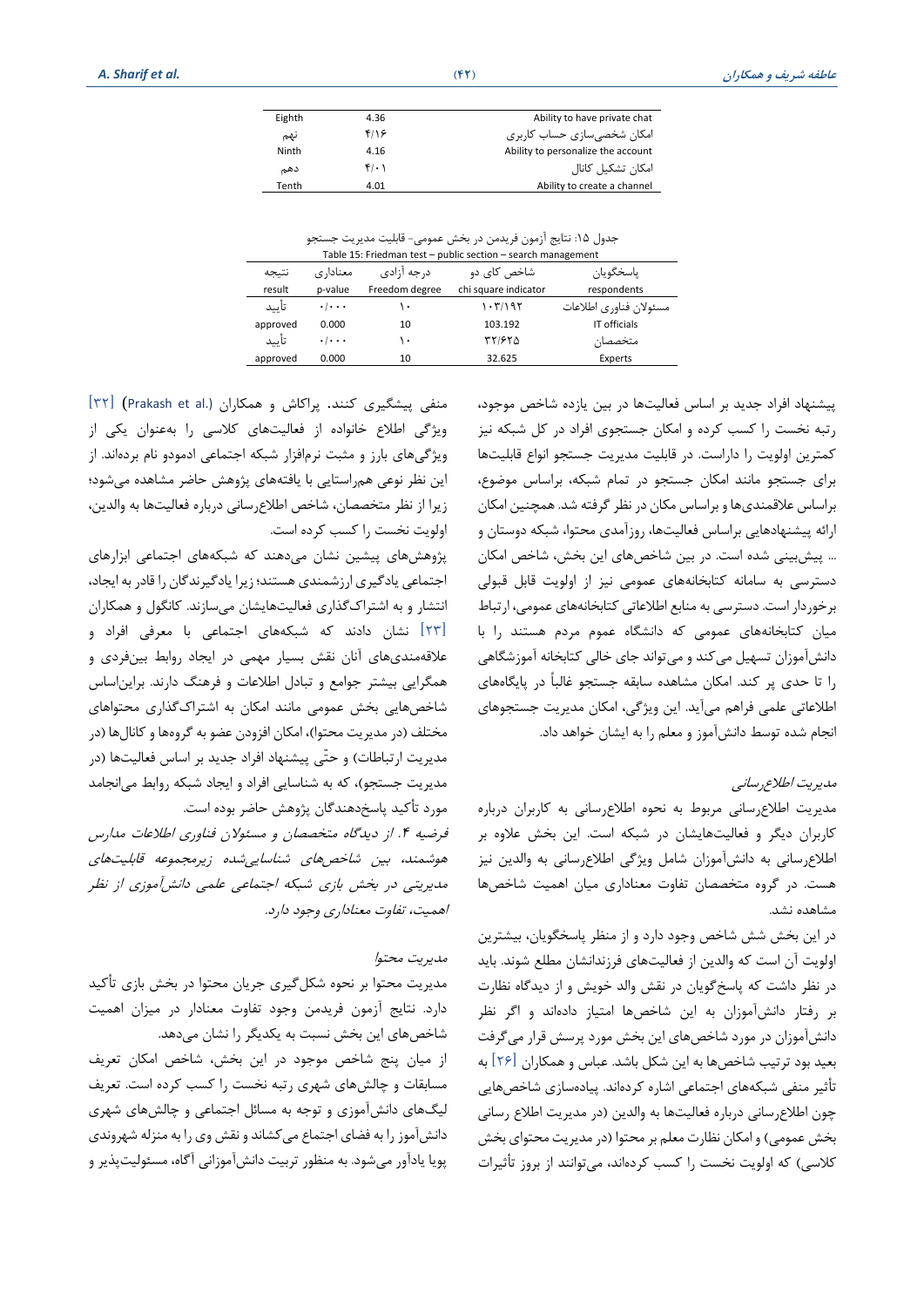به ترتیب بیشترین و کمترین اولویت مربوط به شاخص پیشنهاد چالش و مسابقه براساس علاقهمندیها و پیشنهاد عضویت در تیمها براساس عضویت دوستان است. موضوع علاقمندیها از نظر پاسخ گویان با اهمیت است و در قابلیتهای مختلف این اهمیت نشان داده شد. در مدیریت جستجوی بخش بازی نیز این اهمیت آشکار است. آشکار است که دانش آموزان براساس عالیق خود در چایش و مسابقات شرات می انند و با افراد هم علاقه تیمسازی می کنند. بر این اساس این شاخص می تواند به دانش آموز در شناسایی چالش و مسابقه منطبق با علاقهاش راهگشا باشد.

# مدیریت اطلاع رسانبی

مدیریت اطلاع رسانی شامل مجموعهای از ویژگیها بهمنظور اطلاع رسانی ااربری به دانشآموزان در راستای اهدای این بتش و درگیرسازی دانش آموزان در برنامههای مختلف است. نتایج آزمون فریدمن نشانگر تأیید وجود تفاوت میان اهمیت شاخصها در این بخش است. اطلاع رسانی درباره وضعیت تیمها رتبه نخست اهمیت را کسب کرده؛ اما اطلاع از فعالیتهای هم تیمیها در پایینترین درجه اهمیت قرار گرفته است. وجود جدول ردهبندی و برد امتیازی، فضای رقابتی را فراهم میآورد و به طور غیرمستقیم مشارات و فااییت گروهی را تقویت می کند.

دغدغهمند میتوان از ظرفیت بخش بازی استفاده کرد. امتیازدهی به ایدهها و تیمها به شکل گیری رقابت می انجامد و ارزشمندی ایدههای اراله شده از سوی دانش آموزان را نشان میدهدا

## مدیریت ارتباطات

در این بتش بر اساس اصول بازی وارسازی (gamification (شاخص های ارتباطی و تعاملی ارائه شده است. هر دو گروه، وجود تفاوت معنادار در اهمیت شاخصها را تأیید کردهاند.

سه شاخص در این بخش تعریف شد که ایجاد پنل مدیریتی برای تیمهای دانش آموزی رتبه نخست اهمیت را کسب کرده است. غالباً بازی ها بهصورت گروهی تعریف میشود بر این اساس نیاز به پنل مدیریتی برای تیمها وجود داردا توجه به مشارات گروهی در ییگ ها و چالش های بخش بازی در نظر گرفته شده و لذا امکان تشکیل تیمهای دانش آموزی به منزیه یکی از ویشگیهای ضروری در نظر گرفته شده است.

#### مدیریت جستجو

قابلیت دیگر در بخش بازی، مدیریت جستجو است که شاخصهای آن برمبنای نیازهای اطالعاتی دانش آموزان اراله شده استا متتصصان وجود تفاوت معنادار بین اهمیت شاخصها را تأیید نکردهاند.

|  |  | جدول ۱۶: اولویت شاخصهای بخش عمومی- قابلیت مدیریت جستجو |  |  |  |  |  |  |  |  |
|--|--|--------------------------------------------------------|--|--|--|--|--|--|--|--|
|--|--|--------------------------------------------------------|--|--|--|--|--|--|--|--|

|          |                           | Table 16: Priority of indicators - public section - search management |
|----------|---------------------------|-----------------------------------------------------------------------|
| اولويت   | میانگین رتبه در دو گروه   | شاخص ها                                                               |
| priority | Mean rank                 | indicators                                                            |
| اول      | $\lambda/\mathfrak{f}$ .  | بيشنهاد افراد جديد براساس فعاليتها                                    |
| first    | 8.40                      | Suggesting new people based on activities                             |
| دوم      | $Y/\mathcal{F}Y$          | بيشنهاد محتواهاي جديدتر                                               |
| Second   | 7.62                      | Suggesting the latest contents                                        |
| سوم      | 9/17                      | مکان جستجوی محتوا در کل شبکه                                          |
| Third    | 6.82                      | Ability to search content all over the network                        |
| چهارم    | ۶۱۶۳                      | مکان محدود کردن جستجو براساس موضوع                                    |
| Fourth   | 6.63                      | Ability to search by subject                                          |
| ينجم     | 9/5V                      | مکان دسترسی و جستجو در سامانه کتابخانههای عمومی                       |
| Fifth    | 6.27                      | Search and access to public library OPACs                             |
| ششم      | 9/11                      | بيشنهاد محتوا براساس علاقهمندي                                        |
| Sixth    | 6.18                      | Suggesting content based on interests                                 |
| هفتم     | $\Delta$ /9.              | بیشنهاد محتوای ارائه شده توسط دوستان                                  |
| Seventh  | 5.90                      | Suggesting content provided by friends                                |
| هشتم     | $\Delta/\Lambda$          | مکان محدود کردن جستجو براساس مکان                                     |
| Eighth   | 5.81                      | Ability to search by location                                         |
| نهم      | $\Delta/\tau\lambda$      | امكان مشاهده سائقه جستجو                                              |
| Ninth    | 5.38                      | The possibility of observing search history                           |
| دهم      | $T/\Delta V$              | بىشنهاد افراد هم علاقه                                                |
| Tenth    | 3.57                      | Suggesting people with same interests                                 |
| ياز دهم  | $\mathbf{r}/\mathbf{r}$ 9 | مکان جستجوی افراد در کل شبکه                                          |
| Eleventh | 3.39                      | Ability to search people all over the network                         |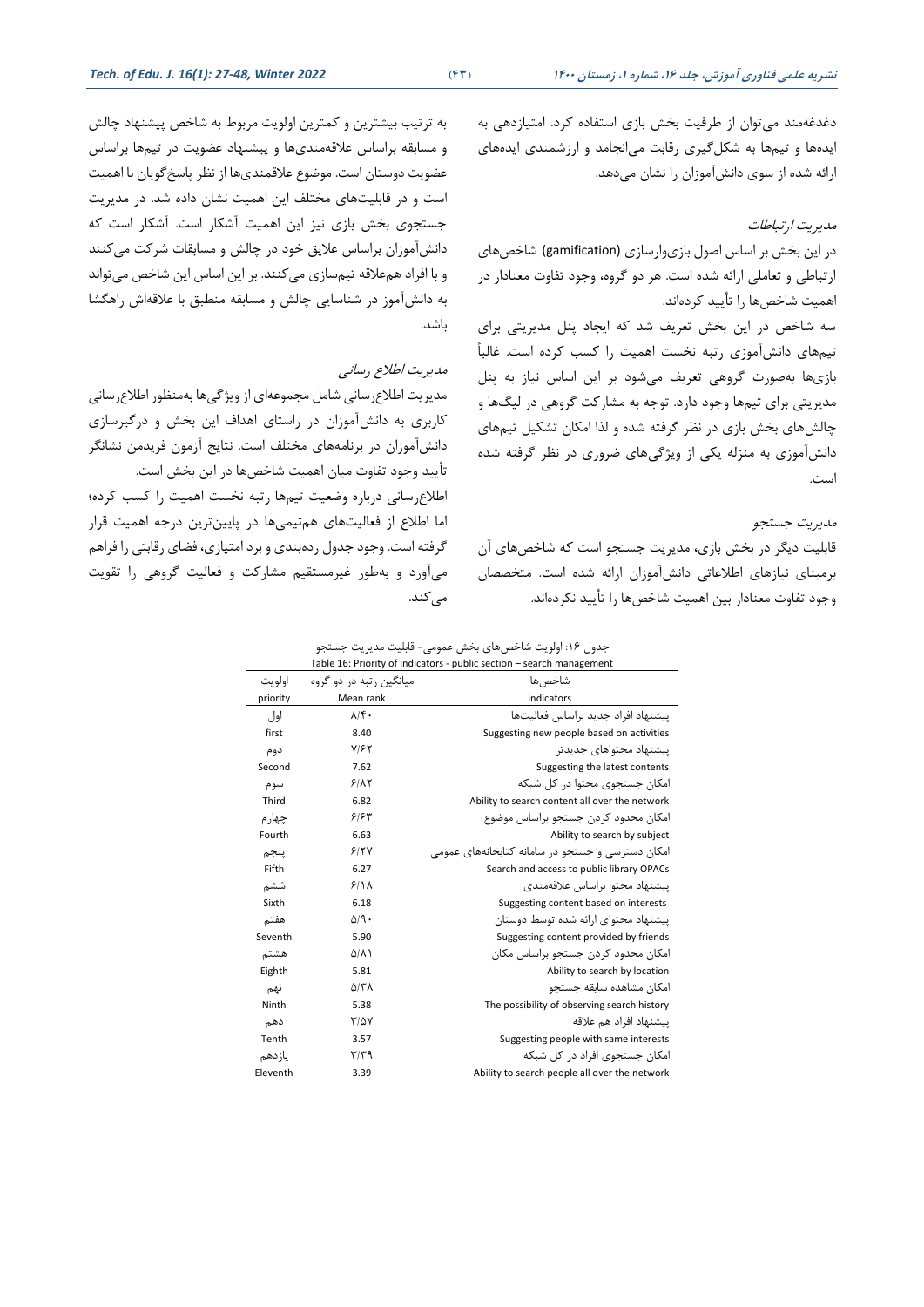جدول ١٧: نتایج آزمون فریدمن در بخش عمومی- قابلیت مدیریت اطلاعرسانی

| Table 17: Friedman test - public section |                                 |                |                      |                        |  |
|------------------------------------------|---------------------------------|----------------|----------------------|------------------------|--|
| نتيجه                                    | معنادا, ی                       | د, جه آ;ادی    | شاخص کای دو          | ياسخگويان              |  |
| result                                   | p-value                         | Freedom degree | chi square indicator | respondents            |  |
| تأييد                                    | $\cdot$ $\cdot$ $\cdot$ $\cdot$ |                | <b>TFILAT</b>        | مسئولان فناوري اطلاعات |  |
| approved                                 | 0.000                           | 6              | 24.825               | IT officials           |  |
| عدم تأييد                                | $.11Y$ ۶                        |                | 81954                | متخصصان                |  |
| Not approved                             | 0.176                           | 6              | 8.954                | experts                |  |

جدول ١٨: اولویت شاخصهای بخش عمومی- قابلیت مدیریت اطلاعرسانی

|          | Table 18: Priority of indicators - public section - information management |                                                     |  |  |
|----------|----------------------------------------------------------------------------|-----------------------------------------------------|--|--|
| اولو ت   | مبانگین , تبه د, دو گروه                                                   | شاخص ها                                             |  |  |
| priority | Mean rank                                                                  | indicators                                          |  |  |
| اول      | f/9.                                                                       | اطلاع, سانی درباره فعالیتها به والدین               |  |  |
| first    | 4.90                                                                       | Providing parents with information about activities |  |  |
| دوم      | ۴/۱۴                                                                       | اطلاع سانی درباره فعالیتهای دوستان                  |  |  |
| Second   | 4.14                                                                       | Providing information about friends' activities     |  |  |
| سوم      | ۴/۱۲                                                                       | اطلاع, سانی درباره درخواستهای دوستی                 |  |  |
| Third    | 4.12                                                                       | Providing information about friend requests         |  |  |
| چهار م   | $T/\lambda$ 9                                                              | اطلاع سانی درباره پیامهای دریافتی                   |  |  |
| Fourth   | 3.89                                                                       | Providing information about incoming messages       |  |  |
| ينجم     | $\mathbf{r}/\mathbf{r}$ .                                                  | اطلاع سانی درباره محتواهای جدیدتر                   |  |  |
| Fifth    | 3.80                                                                       | Providing information about the latest contents     |  |  |
| ششم      | ۳۱۳۶                                                                       | اطلاع سانے وریارہ فعالیتھای گروہ                    |  |  |
| Sixth    | 3.36                                                                       | Providing information about group activities        |  |  |

جدول ١٩: نتایج آزمون فریدمن در بخش بازی- قابلیت مدیریت محتوا Table 19: Friedman test – game section - content management

| Table 19: Friedman test – game secuon - content management |                           |                |                      |                        |
|------------------------------------------------------------|---------------------------|----------------|----------------------|------------------------|
| نتيجه                                                      | معنادا, ی                 | د, جه آ;ادی    | شاخص کای دو          | ياسخگويان              |
| result                                                     | p-value                   | Freedom degree | chi square indicator | Respondents            |
| تأييد                                                      | $\cdot$ / $\cdot$ $\cdot$ |                | ۲۵/۳۶۱               | مسئولان فناوري اطلاعات |
| Approved                                                   | 0.000                     | 4              | 25.361               | IT officials           |
| تأييد                                                      | .1.1V                     |                | 15.51                | متخصصان                |
| Approved                                                   | 0.017                     | 4              | 12.021               | Experts                |

جدول:20 اویویت شاخصهای بتش بازی- قابلیت مدیریت مصتوا

| Table 20: Priority of indicators-game section - content management |                               |                                               |  |
|--------------------------------------------------------------------|-------------------------------|-----------------------------------------------|--|
| اولوت                                                              | میانگین , تبه در دو گروه      | شاخص ها                                       |  |
| priority                                                           | Mean rank                     | indicators                                    |  |
| اول                                                                | $\mathbf{r}/\mathbf{r}$ .     | امکان تعریف مسابقات و چالش های شهری           |  |
| First                                                              | 3.50                          | Ability to define competitions and challenges |  |
| دوم                                                                | $\mathbf{r}/\mathbf{v}$ .     | امتیازدهے به ایدهها و تیمها                   |  |
| Second                                                             | 3.10                          | Ability to score ideas and teams              |  |
| سوم                                                                | $\mathbf{r}/\cdot \mathbf{q}$ | امکان تعریف لیگ&ای دانش آموزی                 |  |
| Third                                                              | 3.09                          | Ability to define student leagues             |  |
| چهار م                                                             | <b>T/A)</b>                   | امکان به اشتراک گذاری مسائل اجتماعی           |  |
| Fourth                                                             | 2.81                          | Ability to share social issues                |  |
| ينجم                                                               | ۲/۴۹                          | امکان ارائه ایدهها در جوزههای مختلف           |  |
| Fifth                                                              | 2.49                          | Ability to present ideas                      |  |

جدول ٢١: نتایج آزمون فریدمن در بخش بازی- قابلیت مدیریت ارتباطات

|          |                     |                | Table 21: Friedman test - play section - communication management |                        |
|----------|---------------------|----------------|-------------------------------------------------------------------|------------------------|
| نتيجه    | معنادا, ی           | د, جه آ;ادی    | شاخص کای دو                                                       | ياسخگويان              |
| result   | p-value             | Freedom degree | chi square indicator                                              | Respondents            |
| تأييد    | $\cdot$ / $\cdot$ . |                | TAIT9V                                                            | مسئولان فناوري اطلاعات |
| approved | 0.000               | 5              | 35.297                                                            | IT officials           |
| تأييد    | .1.51               |                | 91818                                                             | متخصصان                |
| approved | 0.041               |                | 6.412                                                             | Experts                |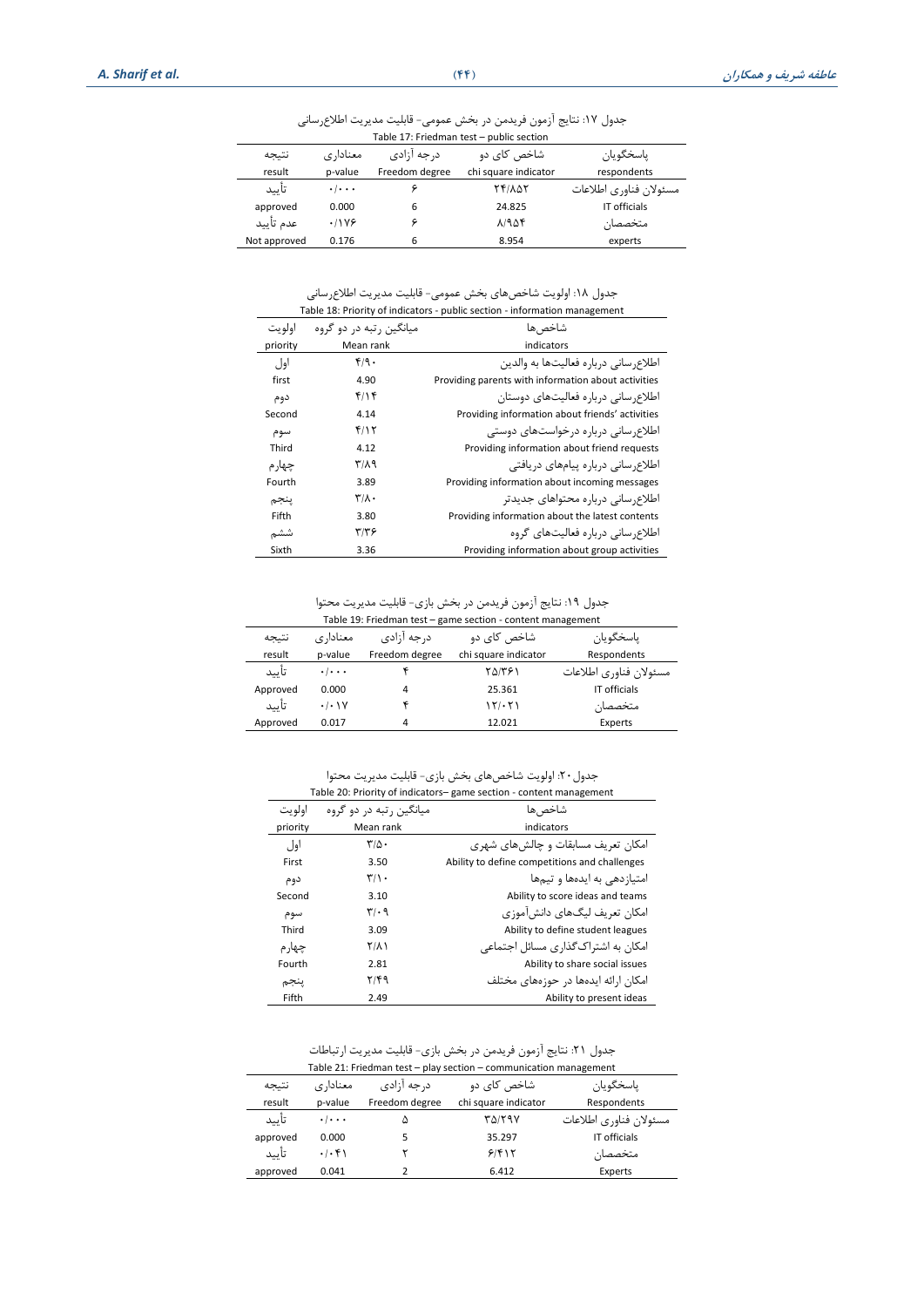| اولو ت   | میانگین , تبه در دو گروه | شاخص ها                                                                   |
|----------|--------------------------|---------------------------------------------------------------------------|
| priority | Mean rank                | Indicators                                                                |
| اول      | ۲/۳۲                     | ایجاد پنل مدیریتی برای تیمهای دانش آموزی                                  |
| first    | 2.32                     | Ability to create management panel for student teams                      |
| دوم      | 7/7f                     | امکان تشکیل تیمهای دانش آموزی                                             |
| Second   | 2.24                     | Ability to form student teams                                             |
| سوم      | ۱/۴۴                     | امکان ارائه بازخوردهای شخصی در قالب کامنتها و امتیازات                    |
| Third    | 1.44                     | Ability to provide personal feedbacks in the form of comments and ratings |

جدول ٢٢: اولویت شاخصهای بخش بازی- قابلیت مدیریت ارتباطات Table 22: Priority of indicators – game section – communication management

## جدول ٢٣: نتایج آزمون فریدمن در بخش بازی- قابلیت مدیریت جستجو

| Table 23: Friedman test - play section - information management |                     |                |                      |                        |
|-----------------------------------------------------------------|---------------------|----------------|----------------------|------------------------|
| نتيجه                                                           | معنادا, ی           | د, جه آ;ادی    | شاخص کای دو          | ياسخگويان              |
| result                                                          | p-value             | Freedom degree | chi square indicator | Respondents            |
| تأييد                                                           | $\cdot$ / $\cdot$ . |                | ۳۵/۲۹۷               | مسئولان فناوري اطلاعات |
| approved                                                        | 0.000               |                | 35.297               | IT officials           |
| عدم تأييد                                                       | .780                | ۵              | 91957                | متخصصان                |
| Not approved                                                    | 0.250               |                | 6.623                | Experts                |

#### جدول ٢۴!ولویت شاخصهای بخش بازی- قابلیت مدیریت جستجو

| Table 24: Priority of indicators - play section - content management |                          |                                                                   |  |
|----------------------------------------------------------------------|--------------------------|-------------------------------------------------------------------|--|
| اولويت                                                               | میانگین , تبه در دو گروه | شاخص ها                                                           |  |
| priority                                                             | Mean rank                | Indicators                                                        |  |
| اول                                                                  | f/Y                      | پیشنهاد چالش ها و مسابقات بر اساس علاقهمندی ها                    |  |
| first                                                                | 4.12                     | Suggesting challenges and competitions based on interests         |  |
| دوم                                                                  | $\Upsilon/\Upsilon$      | امکان جستجوی چالش ها و مسابقات در حوزههای مختلف                   |  |
| Second                                                               | 3.71                     | Ability to search by challenges and competitions                  |  |
| سوم                                                                  | ۳/۵۸                     | پیشنهاد چالش ها و مسابقات بر اساس عضویت دوستان                    |  |
| Third                                                                | 3.58                     | Suggesting challenges and competitions based on friend membership |  |
| چهار م                                                               | T/FV                     | امکان جستجوی تیمهای دانش آموزی                                    |  |
| Fourth                                                               | 3.47                     | Ability to search by student teams                                |  |
| ينجم                                                                 | ۳/۱۶                     | پیشنهاد عضویت در تیمهای دانش آموزی بر اساس علاقهمندیها            |  |
| Fifth                                                                | 3.16                     | Membership suggestion in student teams based on interests         |  |
| ششم                                                                  | ۲/۹۵                     | پیشنهاد عضویت در تیمها بر اساس عضویت دوستان                       |  |
| Sixth                                                                | 2.95                     | Membership suggestion in student teams based on friend membership |  |

### جدول ٢۵: نتایج آزمون فریدمن در بخش بازی- قابلیت مدیریت اطلاعرسانی

| Table 25: Friedman test - play section- information management |                     |                |                                              |                        |
|----------------------------------------------------------------|---------------------|----------------|----------------------------------------------|------------------------|
| نتيجه                                                          | معنادا, ی           | د, جه آ;ادی    | شاخص کای دو                                  | ياسخگويان              |
| result                                                         | p-value             | Freedom degree | chi square indicator                         | Respondents            |
| تأييد                                                          | $\cdot$ / $\cdot$ . | ۵              | $\cdot$ $\Delta$ / $\cdot$ $\Lambda$ $\cdot$ | مسئولان فناوري اطلاعات |
| approved                                                       | 0.000               |                | 105.080                                      | IT officials           |
| تأييد                                                          | $\cdot$ / $\cdot$ . | ۵              | $YF/\cdot F$                                 | متخصصان                |
| approved                                                       | 0.000               |                | 24.061                                       | Experts                |

#### جدول ٢۶: اولویت شاخصهای بخش بازی- قابلیت مدیریت اطلاعرسانی Table 26: Priority of indicators - play section - information management

| اولويت   | میانگین , تبه در دو گروه | شاخص ها                                                                    |
|----------|--------------------------|----------------------------------------------------------------------------|
| priority | Mean rank                | Indicators                                                                 |
| اول      | ۴۱۶۵                     | اطلاع سانی درباره وضعیت تیمها                                              |
| first    | 4.65                     | Providing information about the teams' status                              |
| دوم      | f/fV                     | استفاده از برد امتیازی و جدول ردهبندی تیمها                                |
| Second   | 4.47                     | Using scoreboard and teamrankings                                          |
| سوم      | ۳/۵۳                     | اطلاع سانی درباره وضعیت چالش ها و مسابقات                                  |
| Third    | 3.53                     | Providing information about the status of challenges and competitions      |
| چهار م   | ۳/۴۴                     | اطلاع سانی درباره چالش ها و مسابقات جدید                                   |
| Fourth   | 3.44                     | Providing information about new challenges and competitions                |
| پنجم     | $\mathbf{r}/\mathbf{r}$  | اطلاع سانی درباره چالش ها و مسابقات در حوزههای مورد علاقه                  |
| Fifth    | 3.13                     | Providing information about challenges and competitions based on interests |
| ششم      | 1/YF                     | اطلاع سانی دربارہ فعالیتھای ھہتیمے ھا                                      |
| Sixth    | 1.76                     | Providing information about the activities of teammates                    |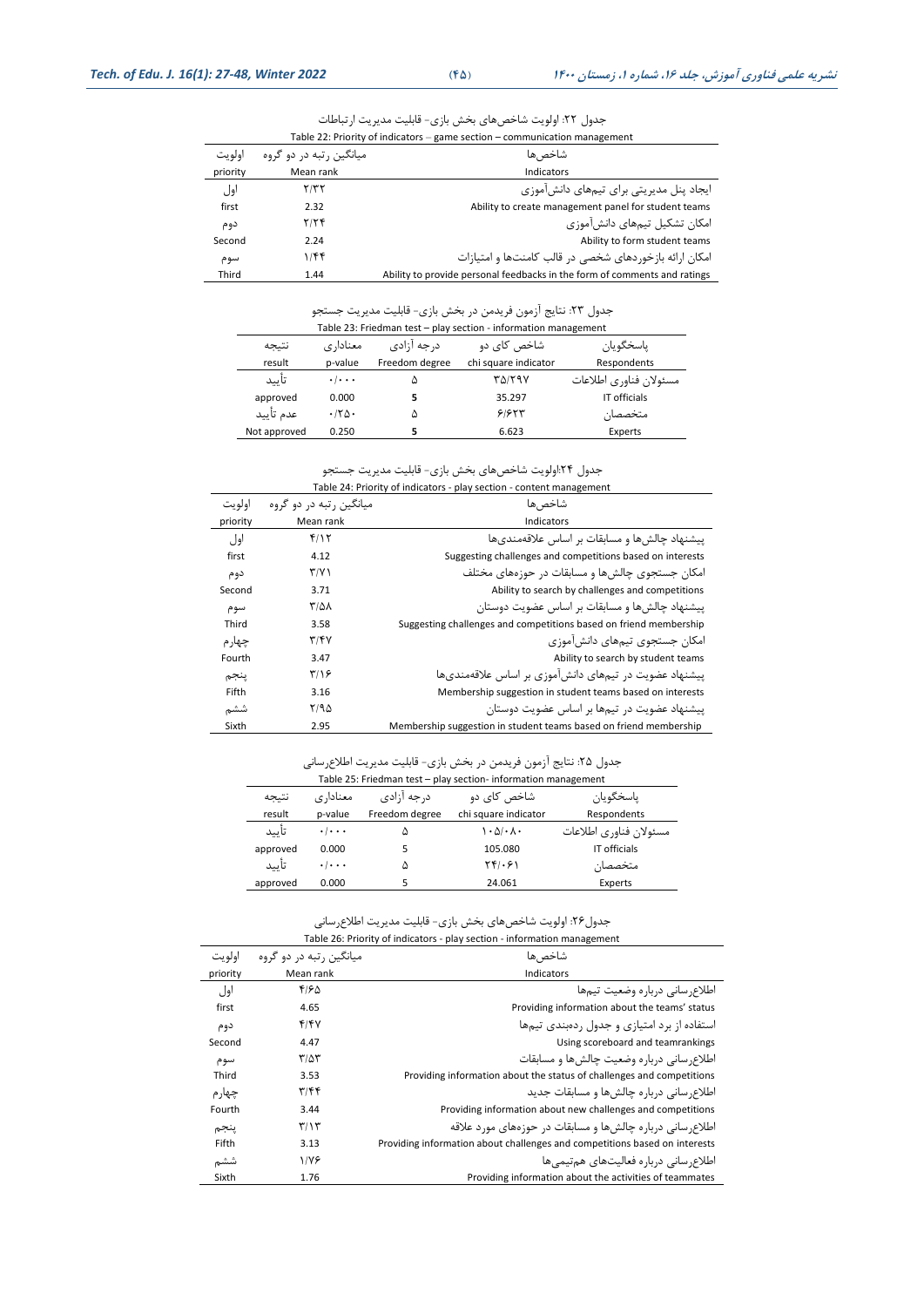# **نتیجهگیری**

بر استتاس بررستتی شتتبکههای علمی دانشآموزی بینایمللی و نظرات متخصصان سه بخش شامل بخش کلاسی، بخش عمومی و بخش بازی برای شتبکه اجتماعی علمی دانشآموزی پیشتنهاد شتدا هر یک از این بتشها بر استاس نیازهای مصیط آموزشتی و به منظور درگیرستازی و افزایش مشارکت دانشآموزان در فعالیتهای کلاسی و فراکلاسی ارائه شدهاندا

یافتهها نشان داد که بیشترین میانگین امتیازی کسب شده مربوط به بخش بازی با میانگین ۸/۶۶ در مقابل میانگین ۸/۳۰ برای بخش عمومی و ۸/۴۵ برای بخش کلاسی است. بخش بازی با توجه به هدف قرار دادن نیـازهـا و جنبـههـای مختلف ذهنی و روانی دانشآموزان میتوانتد مهمترین بتش و همچنین هتدایتتاننتده بتشهتای دیگر شبکه باشد. بخش کلاسی نیز دومین بخش اصلی است که میتواند با ایجاد شــبکهای اطلاعاتی و دانشـــی در میان دانشآموزان و همچنین معلمان و مدارس به بستری واحد برای مدیریت آموزشی تبدیل شود و همه این بخشها بر اساس پنج قابلیت اصلی شبکههای اجتماعی یعنی مدیریت اطلاعات هویتی، مدیریت محتوا، مدیریت جســـتجو، مدیریت ارتباطات و مدیریت اطلاع رسانی قابل طراحی هستند.

یافتههای این پژوهش و نوع دســتهبندی انجام شـــده از قابلیتهای مدیریتی و شساخصها از جهاتی با پژوهشهای [۱۳، ۳۳، ۳۴ و ۲۵] همخوانی دارد؛ بیشـترین تشـابه با پژوهش سـراجیان و همکاران  $\lfloor$ ۳۳ است که کارکردهای اسـاسـی شـبکه اجتماعی علمی را به این شـرح شناسایی کرده است: کارکرد مدیریت هویت، مدیریت ارتباطات، یافتن متخصص، آگاهی از محتوی، آگاهی از شبکه و تبادل اطلاعات و دانش. از میان مؤلّفههای شـــناســـاییشـــده در نوروزی و همکاران  $\lfloor\mathfrak{r}\mathfrak{k}\rfloor$  نیز مؤلّفههای مدیریت (توســـعه علم، مدیریت اطلاعات و مدیریت دانش)؛ ارتباطات (انواع ارتباطات و ابزارهای ارتباطات)؛ یادگیری (آموزش، محتوا و مشـــاركت)؛ ویژگیهای فردی (تخصـــص، مهارت، علاقه و انگیزه)؛ عملکرد علمی (تولید، ارزیابی، ســنجش و ســطوح علمی) و مسائل حقوقی (حقمؤلّف و امنیت) تا اندازهای در قابلیتهای مدیریتی و شتاخصهای شتناستاییشتده در پشوهش ااضتر در نظر گرفته شتده است. در پژوهش  $\lceil \text{\textnormal{a}} \rceil$  ویژگیهایی مانند دنبال کردن دروس و مطالب، دستترستی به منابع درستی، غنای منابع اراله شتده در نرم افزار، اشتتراا منابع درستی، در بتش ستاختار استتااده آموزشتی، شتاخص امکان به اشتراک گذاری انواع محتوا (صوتی، تصویری، پی دی اف، ویدئو و …) در بتش ستتاختار اشتتتراا، و شتتاخصهایی مانند وجود صتتاصه ارتباط، صـفحه ویدئوهای آموزشــی و صـفحه اطلاعرســانی در بخش محیط آموزشـــی از جمله معیارهایی بوده که به نوعی در پژوهش حاضـــر نیز مدنظر قرار گرفته اســت. در پژوهش حاضــر مانند پژوهش ســرملی کاظمی  $[11]$  شـــاخصهایی که به مدیریت عملکرد، ارزیابی عملکرد، مدیریت دادهها، مدیریت تعاملات، حفظ محرمانگی و امنیت و مدیریت فرآیندها مرتبط باشـد، حضـور دارند. نکته قابل توجه آن اسـت که در هیچیک از پژوهشهای مورد اشــاره، به قابلیت بازیواریســازی و استفاده از این قابلیت برای ایجاد جذابیت و انگیزه اشارهای نشده است.

این بخش، نقطه تمایز پژوهش حاضــر با ســـایر پژوهشهای این حوزه اســـت. بـازیوارســــازی در افزایش نرخ مشــــارکت دانشآموزان در فعالیتهای آموزشــی که میتواند به بروز خلاقیتهای فردی و جمعی در محیطهای آموزشی نیز کمک کند اثرگذار است و لذا بخش مجزایی به آن اختصـــاص یافت. همچنین نقش معلم و والدین بهعنوان ناظر در شاخصهای شناساییشده دراین پشوهش در نظرگرفته شدا

امکان به اشتراک گذاری مشکلات درسی، مشارکت کلاسبی در تولید محتوا، اطلاع رسانی درباره فعالیتهای دوستان و گروه، امکان تعریف مسابقات و چالشهای شهری، امکان به اشتراک گذاری مسائل اجتماعی و پیشــنهاد چالشها و مســابقات براســاس علاقهمندیها که در این پژوهش بهعنوان شـــاخصهای مناســب در بخشهای مختلف شـــبکه اجتماعی پیشتنهاد شتد، میتواند به تقویت مشتارات گروهی، یادگیر ی پروژهمحور و حل مسأله گروهی یاری رساند. در پژوهشهای [۱۵، ۱۶، ،17 ،18 ،22 ،28 ،29 ،30 31 و 32[ بر این دستتتت از اثرگتذاری هتا تأکید شــده اســت. اما موضــوع حفظ محرمانگی و امنیت یکی از نکات کلیدی در طراحی شــبکه اجتماعی دانشآموزی اسـت که در پژوهش ااظمی سترملی ]13[ و نوروزی و همکاران ]34[ نیز مورد تأاید بود و از دیدگاه پاسـخگویان پژوهش حاضـر نیز شـاخصهای مرتبط با حفظ محرمانگی و امنیت مانند تعیین اطلاعات کاربری، ورود به کلاس با اطلاعات کاربری و امکان تعریف کد دسترستی برای گروهها از اهمیت برخوردار است.

در نهایت میتوان گفت شــبکه اجتماعی علمی میتواند با به کارگیری شاخصها و قابلیتهای مدیریتی در سه بخش اصلی کلاسی، عمومی و بازی، زمینهساز ایجاد ساختاری جدید بهمنظور آموزشهای فراکلاسی و فرامدرستهای باشتدا استتااده از نگاه انتقادی در اراله مستال و عالیق شخصی و همچنین ایجاد محیطی به منظور انعکاس و ابراز آن میتواند در شکل گیری تفکر انتقادی دانشآموزان مؤثر باشد. حضور شاخصهای مناسب برای استفاده از قابلیتهای سواد اطلاعاتی در شبکه اجتماعی علمی و همچنین اســتفاده از عوامل انگیزشــی و بازیوارســازی نظیر بردهای امتیازی میتواند به افزایش مشتارکت دانشآموزان در فعالیتهای آموزشی کمک کند. همچنین قابلیتهای به اشتراک گذاری و ارتباطی، همانگونه که در ســـایر پژوهشها نیز مورد تأکید اســـت ]متاننتد ،13 ،33 34 و 35[، میتوانتد فرصتتتتی برابر بتهمنظور رشتتتد و یادگیری در اختیار دانشآموزان مختلف قرار دهد. در نهایت از آنجاکه تمامی شاخصهای ارائه شده در سه بخش کلاسی، عمومی و بازی در پنج قابلیت مدیریتی از نظر متخصصان و همچنین مسئولان فناوری اطالعات مدارس هوشتتمند ارزشتتمند تلقی میشتتوند، میتوان از این شاخصها در ارزیابی سامانههای موجود، طراحی شبکههای اجتماعی علمی اختصاصی برای دانشآموزان و همچنین ارتقاء سامانههایی مانند شاد استفاده کرد.

# **مشارکت نویسندگان**

این مقاله حاصل فعالیتی مشارکتی است و تمامی نویسندگان در فرایند پژوهش نقش داشـتهاند. نویســنده اول در اجرای مصــاحبهها و توزیع پرسشنامهها نقش كليدی داشته است.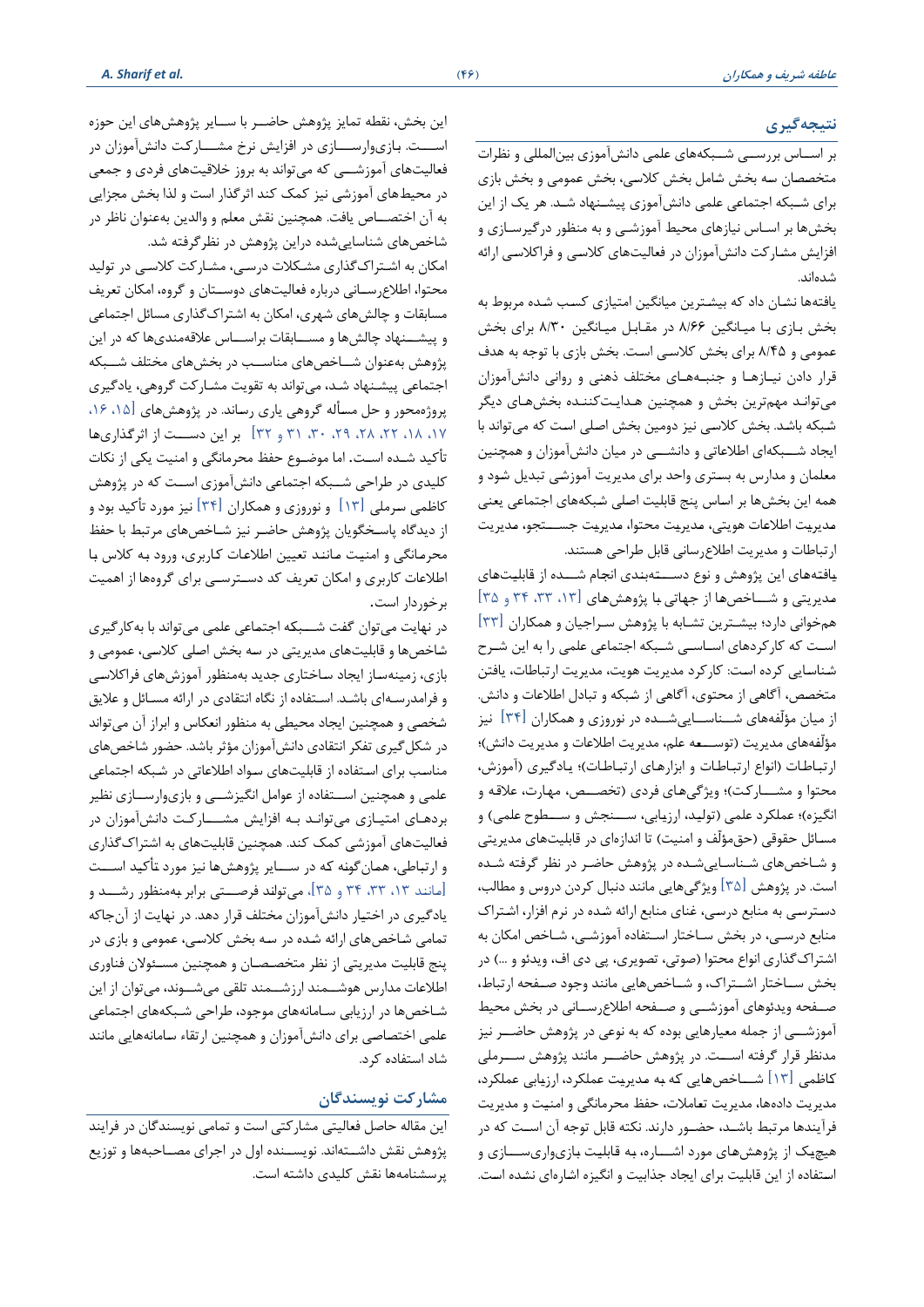[13] Kazemi Sormoli S. *[Designing educational tools in Iranian](https://elmnet.ir/article/10628492-81742/%D8%B7%D8%B1%D8%A7%D8%AD%DB%8C-%D8%A7%D8%A8%D8%B2%D8%A7%D8%B1%D9%87%D8%A7%DB%8C-%D8%A2%D9%85%D9%88%D8%B2%D8%B4%DB%8C-%D8%AF%D8%B1-%D9%85%D8%AF%D8%A7%D8%B1%D8%B3-%D8%A7%DB%8C%D8%B1%D8%A7%D9%86-%D8%A8%D8%A7-%D8%B1%D9%88%DB%8C%DA%A9%D8%B1%D8%AF-%D8%B4%D8%A8%DA%A9%D9%87-%D8%A7%D8%AC%D8%AA%D9%85%D8%A7%D8%B9%DB%8C) [schools, a social network approach](https://elmnet.ir/article/10628492-81742/%D8%B7%D8%B1%D8%A7%D8%AD%DB%8C-%D8%A7%D8%A8%D8%B2%D8%A7%D8%B1%D9%87%D8%A7%DB%8C-%D8%A2%D9%85%D9%88%D8%B2%D8%B4%DB%8C-%D8%AF%D8%B1-%D9%85%D8%AF%D8%A7%D8%B1%D8%B3-%D8%A7%DB%8C%D8%B1%D8%A7%D9%86-%D8%A8%D8%A7-%D8%B1%D9%88%DB%8C%DA%A9%D8%B1%D8%AF-%D8%B4%D8%A8%DA%A9%D9%87-%D8%A7%D8%AC%D8%AA%D9%85%D8%A7%D8%B9%DB%8C)* [master's thesis]. Tehran: [Tarbiat Modares University; 2013.](https://elmnet.ir/article/10628492-81742/%D8%B7%D8%B1%D8%A7%D8%AD%DB%8C-%D8%A7%D8%A8%D8%B2%D8%A7%D8%B1%D9%87%D8%A7%DB%8C-%D8%A2%D9%85%D9%88%D8%B2%D8%B4%DB%8C-%D8%AF%D8%B1-%D9%85%D8%AF%D8%A7%D8%B1%D8%B3-%D8%A7%DB%8C%D8%B1%D8%A7%D9%86-%D8%A8%D8%A7-%D8%B1%D9%88%DB%8C%DA%A9%D8%B1%D8%AF-%D8%B4%D8%A8%DA%A9%D9%87-%D8%A7%D8%AC%D8%AA%D9%85%D8%A7%D8%B9%DB%8C)

[14] Eslami S. *[Who is responsible for SHAD application](https://tejaratnews.com/)  problems?* [\[Accessed 15th Des 2020\]. Persian.](https://tejaratnews.com/)

[15] Hosseini Z, Khoshnazar E, Fouladi H. *[The role of social](https://civilica.com/doc/523506/)  [networks in educating and learning users based on technology](https://civilica.com/doc/523506/)  management*[. Paper presented in the International conference](https://civilica.com/doc/523506/)  [on Economy, Management and Psychology. 2016. Persian.](https://civilica.com/doc/523506/)

[\[16\] Mackey J, Evans T. Interconnecting networks of practice for](https://www.erudit.org/en/journals/irrodl/2011-v12-n3-irrodl05132/1067612ar.pdf)  professional learning. *[International Review of Research in Open](https://www.erudit.org/en/journals/irrodl/2011-v12-n3-irrodl05132/1067612ar.pdf)  [and Distributed Learning](https://www.erudit.org/en/journals/irrodl/2011-v12-n3-irrodl05132/1067612ar.pdf)*. 2011; 12(3):1-8.

[\[17\] Al-Harrasi AS, Al-Badi AH. The impact of social networking:](https://www.researchgate.net/publication/261063239_The_Impact_Of_Social_Networking_A_Study_Of_The_Influence_Of_Smartphones_On_College_Students)  [A study of the influence of smartphones on college students.](https://www.researchgate.net/publication/261063239_The_Impact_Of_Social_Networking_A_Study_Of_The_Influence_Of_Smartphones_On_College_Students)  *[Contemporary Issues in Education Research](https://www.researchgate.net/publication/261063239_The_Impact_Of_Social_Networking_A_Study_Of_The_Influence_Of_Smartphones_On_College_Students)*. 2014; 7(2):129-36.

[18] Tiryakioglu F, Erzurum F. Use of social networks as an education tool. *[Contemporary Educational Technology](https://www.semanticscholar.org/paper/Use-of-Social-Networks-as-an-Educational-Tool-Tiryakioglu-Erzurum/08b91ff4517b1a7dada616adb66f122bb02ee669)*. 2011; [2\(2\): 135-150.](https://www.semanticscholar.org/paper/Use-of-Social-Networks-as-an-Educational-Tool-Tiryakioglu-Erzurum/08b91ff4517b1a7dada616adb66f122bb02ee669)

[\[19\] Ebrahimpour A, Rajabali F, Yazdanfar F, Azarbad R, Nodeh](http://europepmc.org/article/PMC/4851518)  [MR, Siamian H, Vahedi M. Social network sites as educational](http://europepmc.org/article/PMC/4851518)  factors. *[Acta Informatica Medica](http://europepmc.org/article/PMC/4851518)*. 2016; 24(2):134-138.

[20] Algahtani A S. The Use of Edmodo: Its impact on learning and students' attitudes toward It. *[Journal of Information](http://www.jite.org/documents/Vol18/JITEv18ResearchP319-330Alqahtani5630.pdf)  [Technology Education.](http://www.jite.org/documents/Vol18/JITEv18ResearchP319-330Alqahtani5630.pdf)* 2019; 18(1): 319-330.

[\[21\] Alzain H A. The role of social networks in supporting](https://files.eric.ed.gov/fulltext/EJ1213120.pdf)  [collaborative e-learning based on Connectivism Theory among](https://files.eric.ed.gov/fulltext/EJ1213120.pdf)  students of PNU. *[Turkish Online Journal of Distance Education](https://files.eric.ed.gov/fulltext/EJ1213120.pdf)*. [2019; 20\(2\): 46-63.](https://files.eric.ed.gov/fulltext/EJ1213120.pdf)

[22] Asa JY. (2020). The effectiveness of the use of Edmodo social networks on student learning outcomes. *Jurnal Mahasiswa Pendidikan Informatika.* 2020. 2(1): 26-32.

[\[23\] Kanagavel R, Velayutham C. Impact of social networking on](https://www.igi-global.com/article/impact-social-networking-college-students/49704)  [college students: a comparative study in India and the](https://www.igi-global.com/article/impact-social-networking-college-students/49704)  Netherlands. *[International Journal of Virtual Communities and](https://www.igi-global.com/article/impact-social-networking-college-students/49704)  [Social Networking](https://www.igi-global.com/article/impact-social-networking-college-students/49704)*. 2010; *2*(3): 55-67.

[\[24\] Almoeather R. Effectiveness of blackboard and edmodo in](https://eric.ed.gov/?id=EJ1251136)  [self-regulated learning and educational satisfaction.](https://eric.ed.gov/?id=EJ1251136) *Turkish [Online Journal of Distance Education](https://eric.ed.gov/?id=EJ1251136)*. 2020; 21(2): 126-140.

[25] Makhroji M, Imran I. Improving character education strengthening through EDMODO-based e-learning. *Budapest International Research and Critics Institute (BIRCI-Journal): Humanities and Social Sciences*. 2020; 3(3): 2262-2267.

[\[26\] Abbas J, Aman J, Nurunnabi M, Bano S. The impact of social](https://www.mdpi.com/2071-1050/11/6/1683)  media on learning behavior for sustainable education: Evidence<br>of students from selected universities in universities in Pakistan. *[Sustainability.](https://www.mdpi.com/2071-1050/11/6/1683)* 2019; *11*(6): 1683.

[\[27\] Hashim K, Kutbi I. Perceptions of social media impact on](https://www.researchgate.net/publication/305451321_Perceptions_of_Social_Media_Impact_on_Social_Behavior_of_Students_A_Comparison_between_Students_and_Faculty)  students' social beha[vior: A comparison between arts and](https://www.researchgate.net/publication/305451321_Perceptions_of_Social_Media_Impact_on_Social_Behavior_of_Students_A_Comparison_between_Students_and_Faculty)  science students. *[International Journal of Education and Social](https://www.researchgate.net/publication/305451321_Perceptions_of_Social_Media_Impact_on_Social_Behavior_of_Students_A_Comparison_between_Students_and_Faculty)  Science*. 2015; *2*[\(4\): 122-131.](https://www.researchgate.net/publication/305451321_Perceptions_of_Social_Media_Impact_on_Social_Behavior_of_Students_A_Comparison_between_Students_and_Faculty)

**تشکر و قدردانی**

مقاله حاضر برگرفته از پایان نامه کارشناسی ارشد با عنوان «طراحی مدل برای شبکههای اجتماعی علمی دانش آموزان مقطع متوسطه» است که با راهنمایی دکتر عاطفه شریف و مشاوره دکتر محمد حسن;اده در گروه علم اطلاعات و دانش شناسی دانشگاه تربیت مدرس به انجام رسید.

> **تعارض منافع** »هیچگونه تاارض منافع توسط نویسندگان بیان نشده استا«

> > **منابع و مآخذ**

[1] Safi A. *[The organization, rules and regulation of rducation in](https://samta.samt.ac.ir/content/9123/%D8%B3%D8%A7%D8%B2%D9%85%D8%A7%D9%86-%D9%88-%D9%82%D9%88%D8%A7%D9%86%DB%8C%D9%86-%D8%A2%D9%85%D9%88%D8%B2%D8%B4-%D9%88-%D9%BE%D8%B1%D9%88%D8%B1%D8%B4-%D8%A7%DB%8C%D8%B1%D8%A7%D9%86)  Iran*[. Tehran: SAMT; 2004.Persian.](https://samta.samt.ac.ir/content/9123/%D8%B3%D8%A7%D8%B2%D9%85%D8%A7%D9%86-%D9%88-%D9%82%D9%88%D8%A7%D9%86%DB%8C%D9%86-%D8%A2%D9%85%D9%88%D8%B2%D8%B4-%D9%88-%D9%BE%D8%B1%D9%88%D8%B1%D8%B4-%D8%A7%DB%8C%D8%B1%D8%A7%D9%86)

[\[2\] Sheiki S, Gholami S. \[The role of information technology and](http://nama.ajaums.ac.ir/browse.php?a_code=A-10-1-102&slc_lang=fa&sid=1)  [communication in the training\].](http://nama.ajaums.ac.ir/browse.php?a_code=A-10-1-102&slc_lang=fa&sid=1) *Bi-quarterly Journal of Educational Studies NAMA*[. 2014; 4\(0\): 48-54. Persian.](http://nama.ajaums.ac.ir/browse.php?a_code=A-10-1-102&slc_lang=fa&sid=1)

[3] Mehr [Mohammadi M. \[Information and communication](http://ensani.ir/fa/article/168486/%D9%81%D9%86-%D8%A2%D9%88%D8%B1%DB%8C-%D8%A7%D8%B7%D9%84%D8%A7%D8%B9%D8%A7%D8%AA-%D9%88-%D8%A7%D8%B1%D8%AA%D8%A8%D8%A7%D8%B7%D8%A7%D8%AA-%D9%88-%D9%86%D8%B3%D8%A8%D8%AA-%D8%A2%D9%86-%D8%A8%D8%A7-%D8%A2%D9%85%D9%88%D8%B2%D8%B4-%D9%88-%D9%BE%D8%B1%D9%88%D8%B1%D8%B4)  [technology and its relation to education\].](http://ensani.ir/fa/article/168486/%D9%81%D9%86-%D8%A2%D9%88%D8%B1%DB%8C-%D8%A7%D8%B7%D9%84%D8%A7%D8%B9%D8%A7%D8%AA-%D9%88-%D8%A7%D8%B1%D8%AA%D8%A8%D8%A7%D8%B7%D8%A7%D8%AA-%D9%88-%D9%86%D8%B3%D8%A8%D8%AA-%D8%A2%D9%86-%D8%A8%D8%A7-%D8%A2%D9%85%D9%88%D8%B2%D8%B4-%D9%88-%D9%BE%D8%B1%D9%88%D8%B1%D8%B4) *Journal of Education*. [2007; 23\(1\): 89-](http://ensani.ir/fa/article/168486/%D9%81%D9%86-%D8%A2%D9%88%D8%B1%DB%8C-%D8%A7%D8%B7%D9%84%D8%A7%D8%B9%D8%A7%D8%AA-%D9%88-%D8%A7%D8%B1%D8%AA%D8%A8%D8%A7%D8%B7%D8%A7%D8%AA-%D9%88-%D9%86%D8%B3%D8%A8%D8%AA-%D8%A2%D9%86-%D8%A8%D8%A7-%D8%A2%D9%85%D9%88%D8%B2%D8%B4-%D9%88-%D9%BE%D8%B1%D9%88%D8%B1%D8%B4) 109. Persian.

[4] Ghazinoori, S., Rezaei Nik, N., Roshani, S. Exploring Requirements, Challenges and functions of Social network of Technology management Actors. *Journal of Iranian Cultural Research*, 2014; 7(2): 49-73. doi: 10.7508/ijcr.2014.26.003 Persian.

[\[5\] Bashir, H., Afrasiabi, M. \[Internet Social Networks and Youth](http://www.jicr.ir/article_221_en.html)  [Life Style: A Case Study of the Largest Iranians' Virtual](http://www.jicr.ir/article_221_en.html)  Community]. [Journal of Iranian Cultural Research.](http://www.jicr.ir/article_221_en.html) 2012; 5(1): [31-62. Persian.](http://www.jicr.ir/article_221_en.html)

[\[6\] The Iranian Students Polling Agency \(ISPA\).](http://www.ispa.ir/) *5 out of 10 [Iranians are members of Telegram](http://www.ispa.ir/)*. [Accessed 15th June 2020]. [Persian.](http://www.ispa.ir/)

[7] Najafi H. *[The influence of social networks among students](https://www.magiran.com/article/2948781‎)*. [\[Accessed 15th June 2020\]. Persian.](https://www.magiran.com/article/2948781‎)

[\[8\] Roblyer M D, McDaniel M, Webb M, Herman J, Witty J V.](https://www.sciencedirect.com/science/article/abs/pii/S1096751610000278)  [Findings on Facebook in higher education: A comparison of](https://www.sciencedirect.com/science/article/abs/pii/S1096751610000278)  [college faculty and student uses and perceptions of social](https://www.sciencedirect.com/science/article/abs/pii/S1096751610000278)  networking sites. *[The Internet and Higher Education](https://www.sciencedirect.com/science/article/abs/pii/S1096751610000278)*. [2010;13\(3\): 134-140.](https://www.sciencedirect.com/science/article/abs/pii/S1096751610000278)

[\[9\] Sepehri Mm, Riahi A. \[Social network analysis application for](https://www.sid.ir/fa/JOURNAL/ViewPaper.aspx?id=121318)  [knowledge management system needs elicitation in](https://www.sid.ir/fa/JOURNAL/ViewPaper.aspx?id=121318)  [knowledge-based organizations\].](https://www.sid.ir/fa/JOURNAL/ViewPaper.aspx?id=121318) *Journal of Science and Technology Policy*[. 2011;3\(2\): 81-95. Persian.](https://www.sid.ir/fa/JOURNAL/ViewPaper.aspx?id=121318)

[\[10\] Kia A, Nouri Mordabadi Y. \[Factors associated with the](http://www.jccs.ir/article_3382.html)  [tendency of students to the social network facebook](http://www.jccs.ir/article_3382.html)  [\(Comparative Study of Iranian and American students\)\].](http://www.jccs.ir/article_3382.html) Journal [of Culture-Communication Studies.](http://www.jccs.ir/article_3382.html) 2012; 13(17): 181-212. [Persian.](http://www.jccs.ir/article_3382.html)

[\[11\] The Supreme Council of the Cultural Revolution.](https://sccr.ir/Files/6609.pdf) *Document [of Fundamental Transformations in Education.](https://sccr.ir/Files/6609.pdf)* Tehran. 2012. [Persian.](https://sccr.ir/Files/6609.pdf)